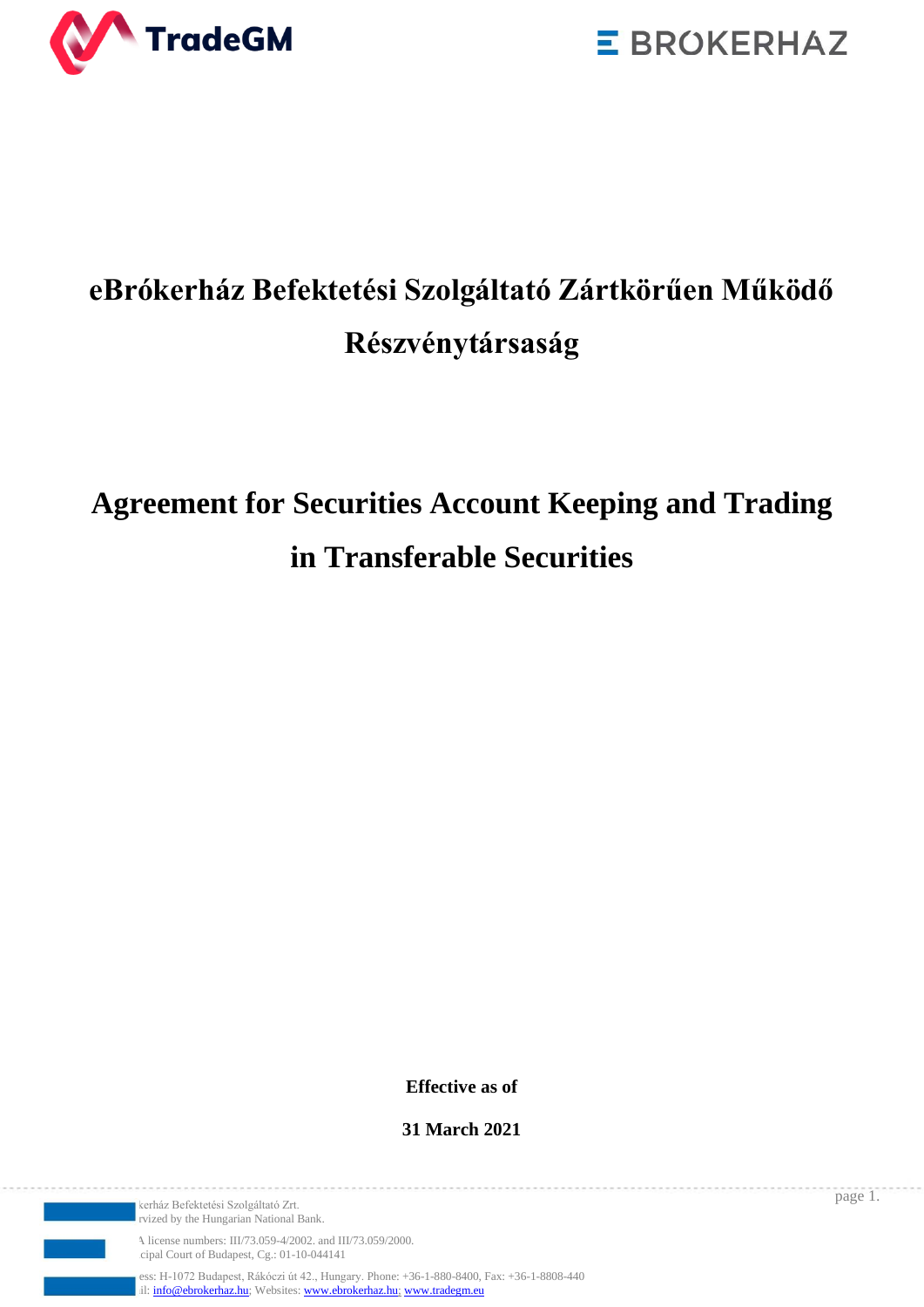

#### **Introduction**

This Agreement for Securities Account Keeping and Trading in Transferable Securities (the "**Trading Agreement**") has been entered into by and between eBrókerház Befektetési Szolgáltató Zrt. (hereinafter "**eBrókerház**" or "**eBrókerház Zrt.**" or the "**Company**") and you (the "**Client**"), as follows. (eBrókerház Zrt. and the Client are hereinafter referred to as "**Parties**" or individually as "**Party**".)

eBrókerház Zrt. is licensed by the Hungarian Financial Supervisory Authority ("**HFSA"**) and supervised by the Hungarian National Bank (hereinafter "**MNB**" or "**Authority**"). eBrókerház Zrt. is a company registered in Hungary under corporate registration number 01-10-044141; the registered office of the company is 1072 Budapest, Rákóczi út 42.

eBrókerház Zrt. is a Hungarian company providing investment service activities and ancillary services pursuant to the Investment Services Act under license no. III/73.059/2000 issued by the Authority on 14 August 2002 and licence number III/73.059-4/2002 issued on 20 December 2002 by the Authority.

By concluding this Trading Agreement, apart from the investment service and ancillary service defined in this Trading Agreement the Client does not acquire the right to use any other service provided by the Company, or any service concerning financial instruments other than the financial instrument constituting the subject of the services provided under this Trading Agreement. Other services provided by the Company, or services concerning financial instruments other than the financial instrument constituting the subject of the services provided under this Trading Agreement may constitute the subject of a separate agreement between the Parties.

This Trading Agreement specifies – in line with the Company's General Terms of Business and their Appendices – the terms of contract applicable to the securities accounts as defined in Section 5 (1) 46 of the Capital Market Act (as referenced in Section 4 (2) 26 of the Investment Firms Act) (the "**Securities Account**" or "**Account**") opened at eBrókerház Zrt. The securities account is opened by eBrókerház Zrt. for the Client in order to keep records for the Client's benefit of the dematerialised securities owned by the Client – including the related rights – that have been acquired by the Client in the scope of the Company's investment service activities carried on under this agreement, or – where this is made possible by the Company's General Terms of Business – that have been transferred by the Client to the securities account kept with the Company.

This Trading Agreement further regulates the rules concerning the service from time to time made available by eBrókerház Zrt. for the Client for the receipt and transmission of orders as per Section 5 (1) a) of the Investment Firms Act in respect of foreign transferable securities as a financial instrument, and in this connection also the Client's access to the websites, the trading platform(s) and the administrative support provided by eBrókerház Zrt. The Client accepts that eBrókerház provides its investment service as per this Trading Agreement only and exclusively in respect of the transferable securities from time to time made available by the Company in the online trading system, and at the same time eBrókerház reserves the right to change (in particular to restrict or increase) at any time the currently available range of transferable securities, subject to prior notice to the Client. The transferable securities in respect of which the Company

A license numbers: III/73.059-4/2002. and III/73.059/2000. cipal Court of Budapest, Cg.: 01-10-044141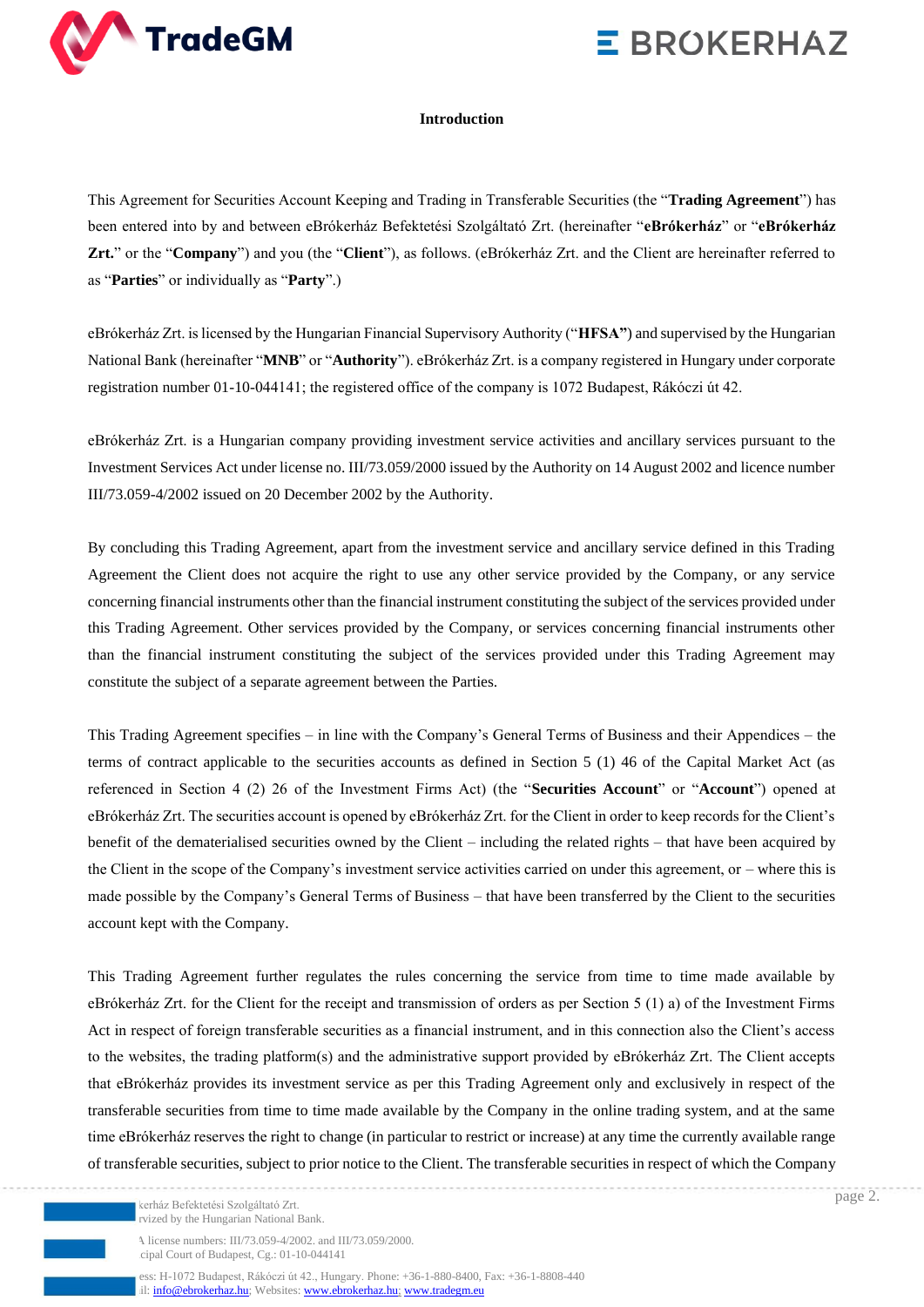

from time to time provides the investment service as per this Trading Agreement – and for which the Company receives and the Client may give orders – are from time to time disclosed in the trading system made available to the Client; however, the Company may also provide any related information through its website (in announcements). The Client undertakes to continuously monitor the announcements published in eBrókerház's website, as well as the information disclosed in the trading system made available by the Company.

The prerequisite of the conclusion of this Trading Agreement is that the Client should conclude the Client Account Agreement on opening and keeping of the client account under Section 5 (1) 130 of the Capital Market Act. A client account opened and kept under a Client Account Agreement concluded in connection with this Trading Agreement shall only be used to conclude transactions hereunder. In case the Client uses more or different services compared with this Trading Agreement related to this Agreement, and another client account opened and maintained on the basis of a separate Client Account Agreement concluded with the Company is used to carry out transactions related to such services.

In case there is any discrepancy between this Trading Agreement and the Company's General Terms of Business, then the provisions of this Trading Agreement shall prevail.

By the acceptance of this Agreement, the Client agrees that the Company shall provide the information, notifications and reports to be provided to the Client under the relevant laws – and consistently with those under the Company's General Terms of Business – as well as the information, notifications and reports connected to the agreements between the Company and the Client, through the trading system made available by the Company, or in e-mail messages sent to the e-mail address provided by the Client for such purpose in the scope of registration, or as attachments thereto, in the form of an electronic document as a durable medium. These means of information are in accordance with the management of business in existence or to be established between the Company and the Client, and the Client chooses such means of information instead of the information explicitly received in printed form.

By the execution hereof, the Client declares that he/she knows and expressly accepts the contents of the General Terms of Business, the Terms of Trading, the Privacy Policy, the Complaints Handling Policy, the Summary of Conflict of Interest Policy, the Execution Policy, the Investor Protection Rules, as well as the Schedule of Fees, which policies are applied by eBrókerház Zrt., and which can be viewed on the websites operated by eBrókerház Zrt.

The attention of the Client is specifically drawn to the Risk Disclosure Statements of eBrókerház Zrt. related to trading in foreign transferable securities and to the use of the online trading system, which are attached as Annex 1 to this Trading Agreement. However, eBrókerház Zrt's Risk Disclosure Statements cannot and do not contain risks related to foreign shares trading or those connected with the use of the online trading platform, they do describe the major risks inherent therein.

**If the Client starts trading or concludes any Transaction hereunder, he/she shall do so at his/her own risk.** By trading on the trading platform made available by eBrókerház Zrt., the Client shall accept the risks inherent in the Transactions and in the online trading itself.

kerház Befektetési Szolgáltató Zrt. rvized by the Hungarian National Bank.

A license numbers: III/73.059-4/2002. and III/73.059/2000. cipal Court of Budapest, Cg.: 01-10-044141

ess: H-1072 Budapest, Rákóczi út 42., Hungary. Phone: +36-1-880-8400, Fax: +36-1-8808-440 il[: info@ebrokerhaz.hu;](mailto:info@ebrokerhaz.hu) Websites: [www.ebrokerhaz.hu;](http://www.ebrokerhaz.hu/) [www.tradegm.eu](http://www.tradegm.eu/)

page 3.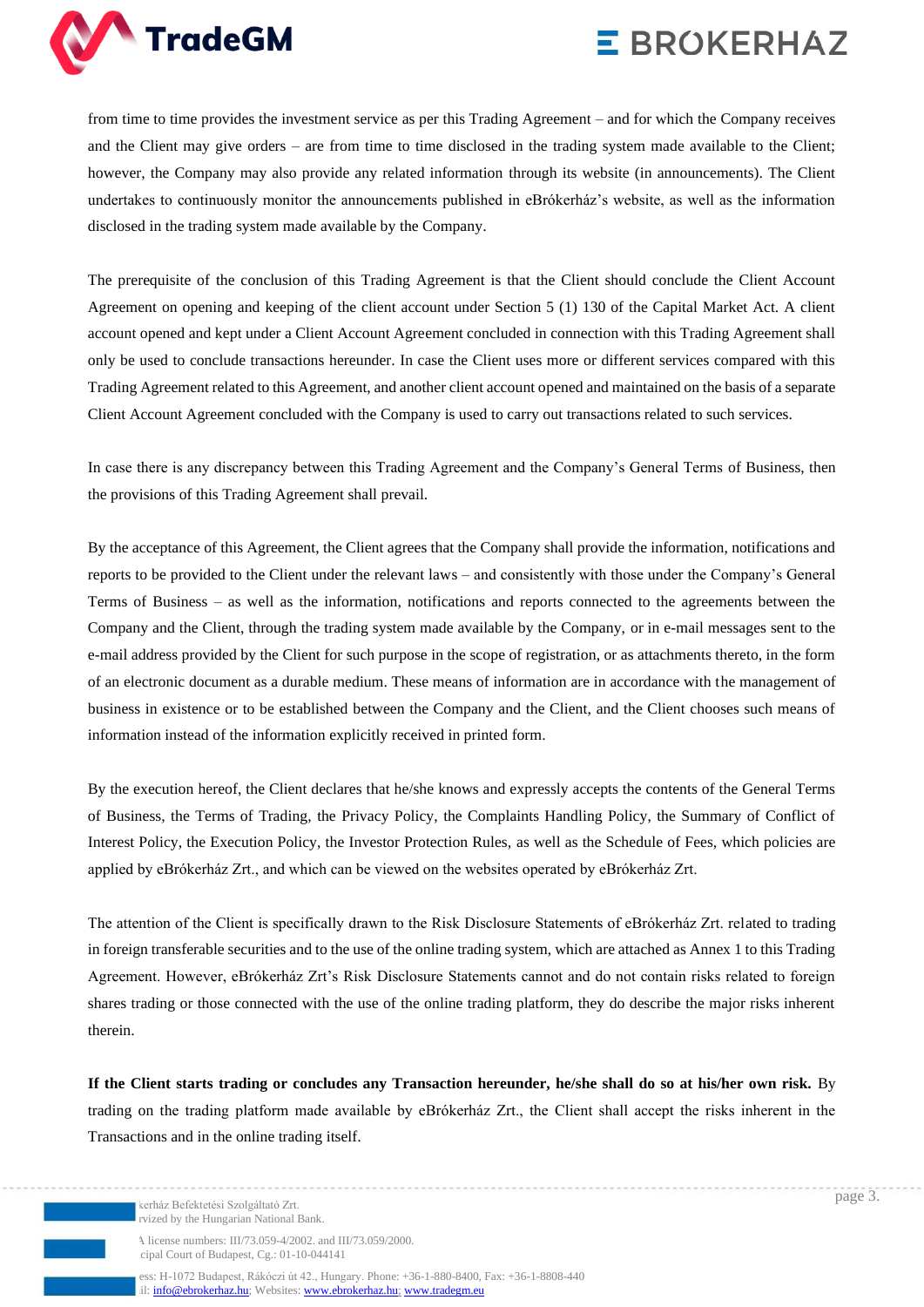

At the conclusion hereof, eBrókerház Zrt. shall verify the identity of the Client and the authenticity of the information provided by the Client on the websites operated by eBrókerház Zrt. and on the trading platform made available by the Company. The Client shall inform eBrókerház Zrt. within five (5) business days of all changes related to the client identification and prove his identity when logging on the trading platform made available by eBrókerház Zrt. without exception by giving the user name and encrypted password made available by the Company.

Before the conclusion of this Trading Agreement, eBrókerház Zrt. – owing to its obligation of getting information in advance – requested the Client to provide additional information relating to the essence of the transaction being the subject of this Trading Agreement, the nature of the financial instruments involved in trading and the Client's knowledge and experience particularly relating to the risks associated with such trades, in order to ensure that eBrókerház Zrt., is capable of providing services relating to the appropriate and financial instruments (adequacy test according to the Investment Services Act). If eBrókerház Zrt., based on the information provided by the Client, believes that the financial instruments or transactions contained in this Trading Agreement are inappropriate for the Client, then it shall draw the attention of the Client to such opinion. If the Client fails to provide the above information or eBrókerház Zrt. finds the information provided by the Client insufficient, then eBrókerház Zrt. shall call the Client's attention to the fact that it will not be able to determine whether the financial instruments or transactions contained in this Trading Agreement are adequate for the Client. Where on the basis of information provided by the Client it is deemed necessary by eBrókerház Zrt. for the protection of the Client's interests, it may decide in its sole discretion – in line with the provisions of the General Terms of Business – not to provide the opportunity to trade in transferable securities for the Client.

eBrókerház Zrt., if it has the possibility to do so under legislation, may disregard the performance of the adequacy test, since the Company's General Terms of Business contains detailed rules in this respect.

The Parties lay down that prior to the entry into force of this Trading Agreement eBrókerház Zrt. has complied with its obligation to provide information in advance as per the Investment Services Act in accordance with the provisions of the Company's General Terms of Business and the relevant laws, including in particular the Investment Services Act and Commission Delegated Regulation (EU) 2017/565, and by accepting this Trading Agreement the Client acknowledges the receipt of such information.

The Client takes note that the performance of the actions specified above is the prerequisite to the entry into force of this Trading Agreement. The Client shall facilitate the fulfilment of the legal obligations of eBrókerház Zrt. by fully cooperating in the completion of the preliminary tests required by legislation and in the implementation of the customer due diligence procedure and qualification, and fully fulfils its obligation to provide data and make statements.

When fulfilling its prior obligation to provide information, eBrókerház Zrt. drew the Client's attention to the provisions that differ from the usual and previous contractual practices. The Client is aware of the fact that by the execution of this Trading Agreement, he expressly acknowledges each of the terms and conditions contained therein binding upon him, and issues and suggestions regarding the terms and conditions may be discussed in the process of concluding the contract before the execution thereof.

A license numbers: III/73.059-4/2002. and III/73.059/2000. cipal Court of Budapest, Cg.: 01-10-044141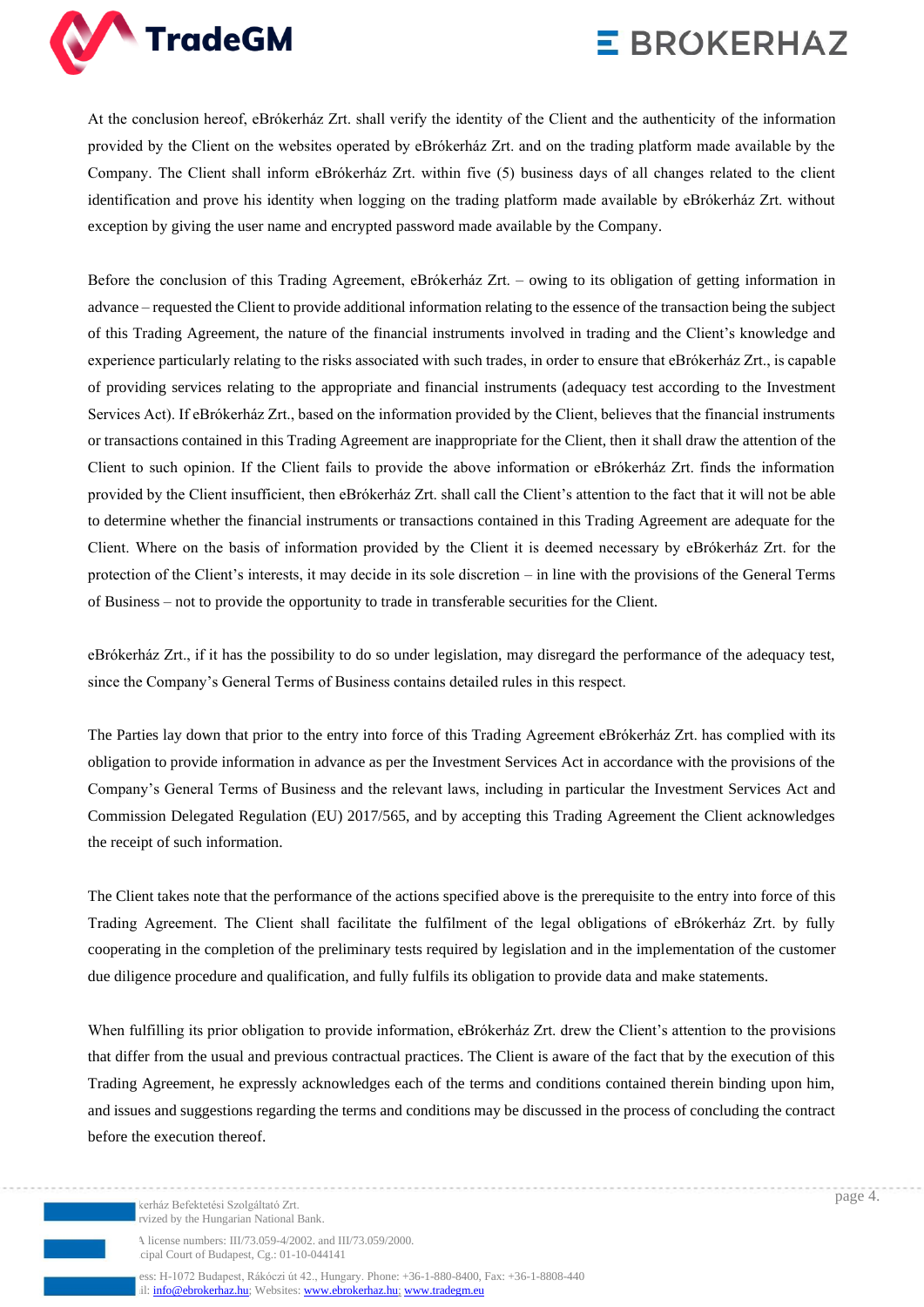

eBrókerház Zrt. shall perform the Client's rating in compliance with the provisions of the Investment Services Act and the Company's General Terms of Business prior to the entry into force of this Trading Agreement, and it shall inform the Client of the outcome thereof Unless stipulated otherwise, the Client is qualified as a **Retail Client** according to the provisions of the Investment Services Act.

The Client shall bear exclusive liability for payment of all taxes and other contributions incurred in respect of the benefits obtained in connection with this Agreement.

Under Section 3 (2) ca) of Act XXV of 2005 on the Distance Marketing of Consumer Financial Services (hereinafter: **Distance Financial Service Act,** eBrókerház Zrt. shall advise its Clients in accordance with Section 6 (1) of the Distance Financial Service Act that they shall not be entitled to withdraw from the contract within fourteen (14) days from the effective date of contract without giving any reason under Section 6 (9) a) of the same.

Please read this Trading Agreement carefully, and in order to be able to commence trading and to open your securities account, confirm your acceptance of the provisions of this Trading Agreement and enter into a Client Account Agreement on keeping the client account related to this Agreement, with the Company. If you disagree with or do not understand anything, please contact our Customer Service on phone number +36 1 880-8404.

The Parties hereto agree with one another as follows.



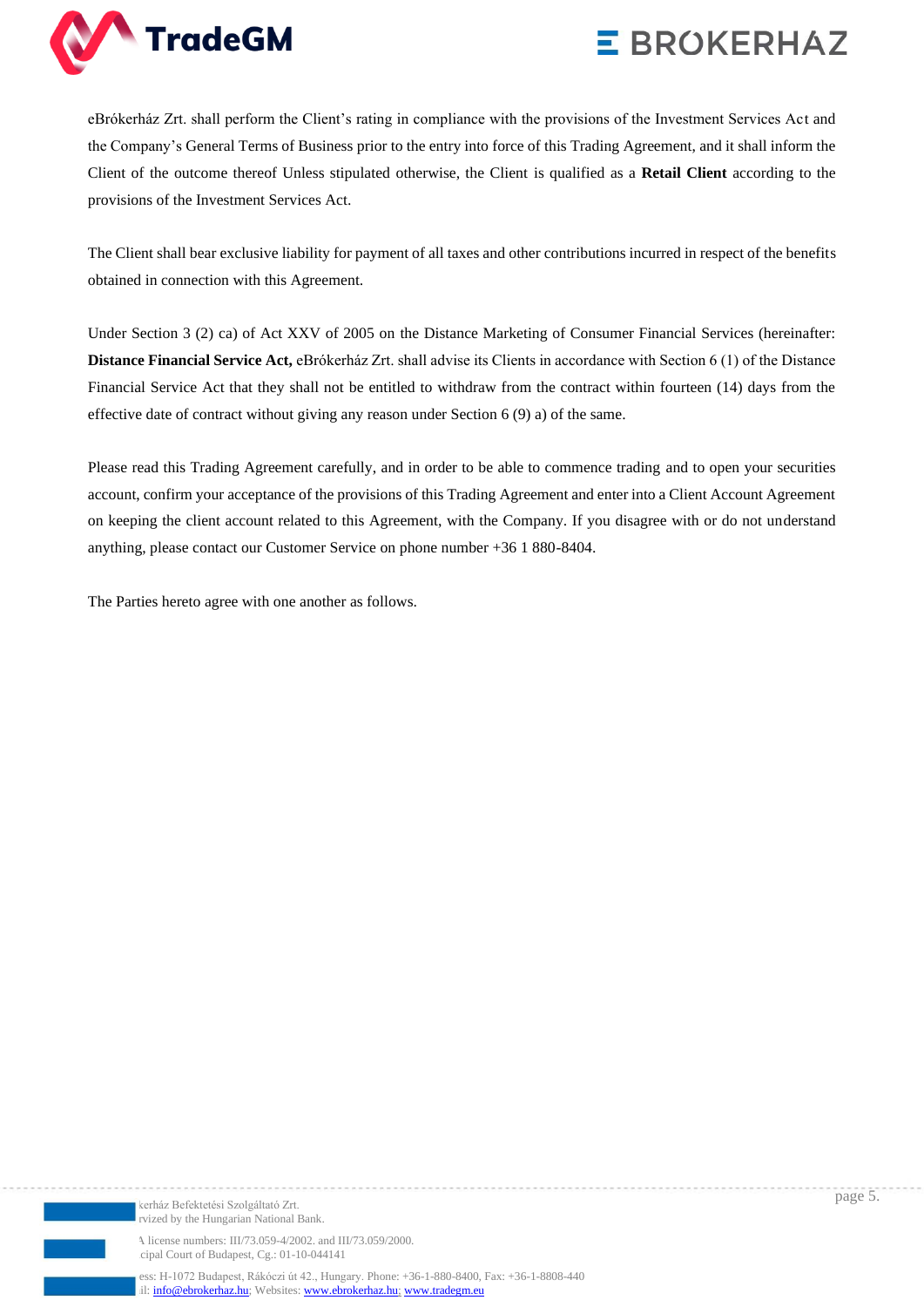

### **1. Validity of the Agreement and definitions**

- 1.1. The following documents shall form integral part of this Trading Agreement and they are included therein without limitation: Risk Disclosure Statements (hereinafter: "Annex 1"), Definitions (hereinafter: "Annex 2") and the Collateral Security over Accounts Agreement between the Company and Client concerning the financial instruments on the Securities Account (hereinafter: "Annex 3"). This Agreement may be amended according to Section 13.2 by eBrókerház Zrt., as necessary.
- 1.2. All capitalised terms in this Trading Agreement and not otherwise defined herein shall have the meaning set out in Annex to this Trading Agreement. Terms not defined in this Trading Agreement and in Annex 2 shall have the meaning defined under the relevant legislation.
- 1.3. The different terms, means, specifications and contractual provisions defined or used in this Trading Agreement in connection with trading (may) apply, mutatis mutandis, to Transactions in foreign transferable securities only. Therefore, the Client declares that the Client has the necessary information relating to the aforementioned instruments and is able to adequately interpret the terms and conditions of this Trading Agreement.
- 1.4. eBrókerház Zrt. shall refuse, owing to its statutory obligation, to conclude contracts and to accept and transmit orders received under this Trading Agreement if
	- (a) this would result in insider trading or market manipulation,
	- (b) this would result in the violation of the law or the regulations of a regulated market, third-country stock exchange market, central counterparty or central depositary,
	- (c) the Client has refused the verification of its identity or the identification, or the verification of identity or identification was not successfully performed for any other reason.
- 1.5. eBrókerház Zrt. may also reject contracting and the acceptance and transmission of orders received under this Trading Contract, in addition to the cases defined in Section 1.4, if the Company determines at its sole discretion that the range of investment services and financial instruments provided by the Company is not consistent with the needs, characteristics and aims of the Client, with regard to the identified target market of the financial instruments forming the subject of the investment services, according to the Company's General Terms of Business.
- 1.6. The Client acknowledges and accepts that the Company shall also have the right to refuse to receive specific orders concerning Transactions constituting the subject of this Trading Agreement, hence to conclude individual contracts for these, for any other reason specified as a ground for refusal (1) in this Trading Agreement, or (2) in the General Terms of Business.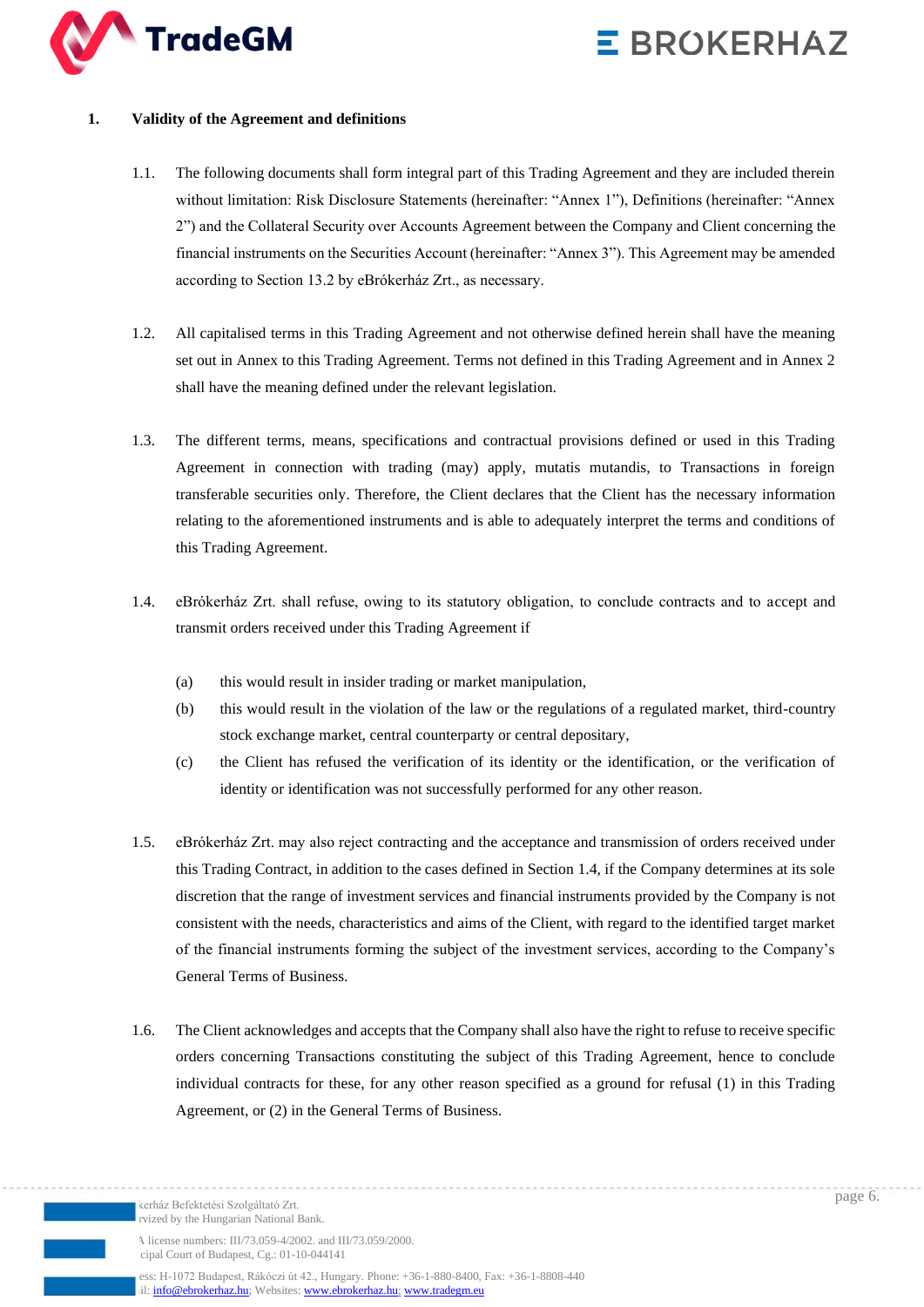

#### **2. Opening of the Securities Account and exercising the right of disposition of the Account**

- 2.1 The Client hereby instructs eBrókerház Zrt. to open and maintain a Securities Account for the benefit of the Client, subject to the fees specified in the Schedule of Fees from time to time in effect, under the conditions specified in this Trading Agreement. The procedure and the detailed conditions of opening the account shall be contained in the Company's General Terms of Business. The prerequisite for conclusion of this agreement is that simultaneously the Client should conclude the related Client Account Agreement. eBrókerház Zrt. undertakes to open the abovementioned Securities Account for the Client as well as to keep a record of and manage the securities on the opened securities account, to fulfil the regular instructions of the person entitled to dispose of the Account and to notify the Client of credits and debits on the account as well as of the account balance without delay. eBrókerház Zrt. shall perform account operations received from the Client or a person entitled to dispose of the Account, provided that there are no obstacles to them in accordance with the applicable legislation.
- 2.2 **The Client declares that the Securities Account and the Client Account related hereto will be opened exclusively for the Client's benefit; the Client shall act on his own behalf and in his own interest, in**  addition**, the maintenance of the Securities and Client Account and each Transaction concluded by the Client, shall be performed on behalf of and in the interest of the Client. If the Client does not act in his own name, he undertakes to make a separate statement in writing about the identity of the beneficial owner.**

**The Client declares that at the conclusion hereof he cannot be considered to be a politically exposed person under Section 4 of the Money Laundering Act. If the Client is considered to be a politically exposed person according to Section 4 of the Money Laundering Act, the Client undertakes to provide a separate statement thereon.**

- 2.3 The Client shall be the only person authorised and entitled to complete any Transaction related to the Securities Account, including the placing of the order. The Client takes note that he may not act through an agent However, if the Client still acts through an agent, the Client acknowledges and agrees that the Client is solely responsible for all acts and/or omissions of the agent; eBrókerház Zrt. or any of its contracted partners or an officer or executive officer or manager or employee of its contracted partner shall not be liable against the Client, irrespective of the fact that such act or omission goes or does not go beyond the scope of the order given for the agent.
- 2.4 If, in cases of inheritance, conjugal property or in any other cases permitted by law, the ownership of the securities Account and dematerialised securities kept thereon is due to or burdens several persons, then each person concerned shall bear joint and several liability for the fulfilment of the obligations set out herein and in this Trading Agreement. In such a case (unless agreed otherwise in writing by the Client and eBrókerház Zrt.), no other than the person designated as the first shall be entitled to open and close Transactions on the Trading Account. Transfer of any security kept record of in the Securities Account to

kerház Befektetési Szolgáltató Zrt. rvized by the Hungarian National Bank.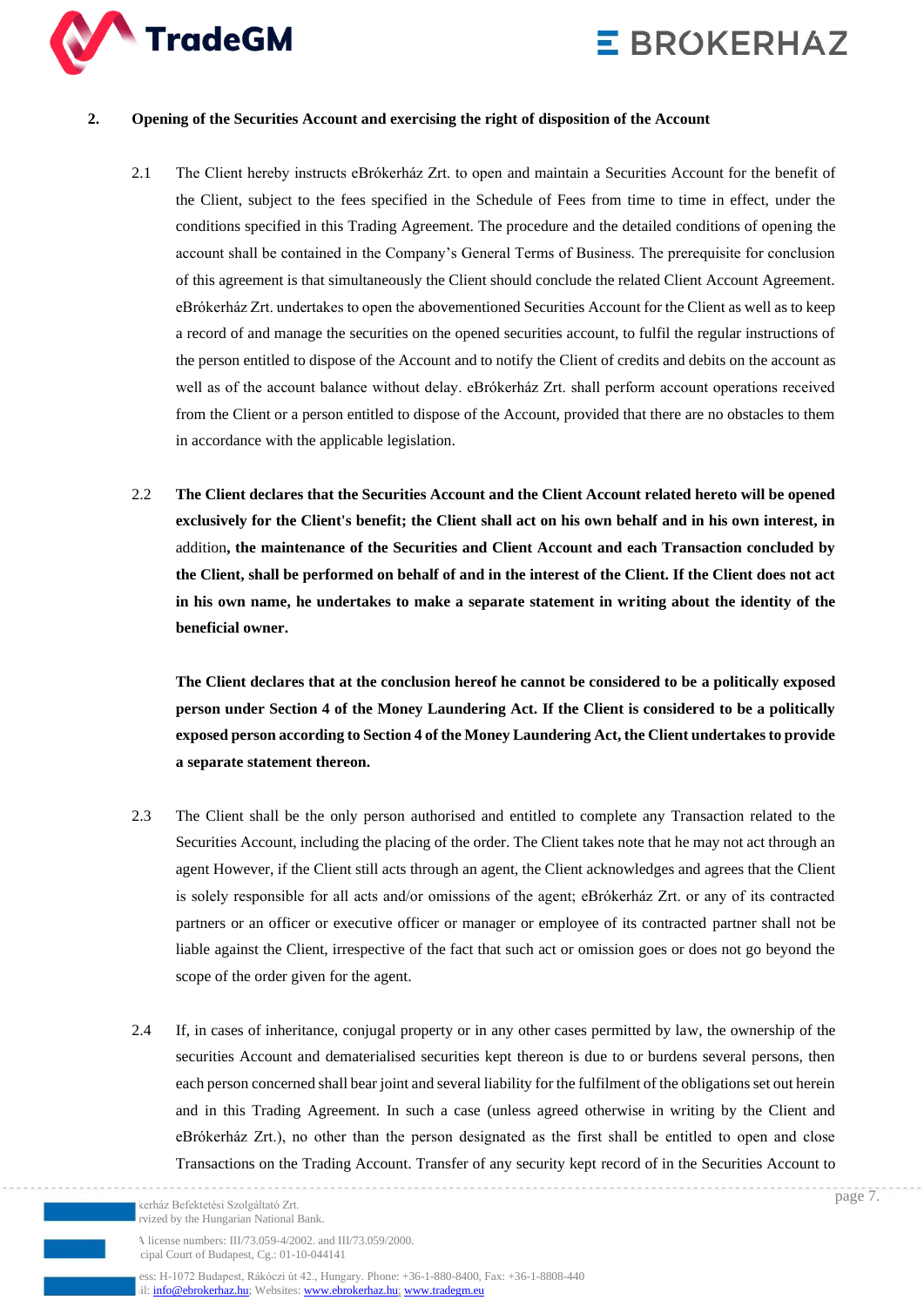



another securities account – provided that this is permitted by the Company's General Terms of Business – shall be subject to the approval of the person identified as Client in the Securities Account.

- 2.5 At the conclusion of this Trading Agreement, the Client shall prove his identity in a credible manner to ensure the registration of his personal data by providing the necessary documents. (The detailed rules of client identification and the list of required documents are contained in the Company's General Terms of Business.)
- 2.6 The Client shall notify eBrókerház Zrt. of any change occurring in his data in writing without delay, but not later than within five (5) working days after the change. eBrókerház Zrt. shall refuse to assume liability for damage arising from the omission of such obligation.
- 2.7 The Client shall pay the fee, cost or interest specified in the current Fee Schedule of eBrókerház Zrt. as consideration for the services specified in this Trading Agreement.

#### **3. Trading**

3.1 By the execution hereof, the Client shall request eBrókerház Zrt. to provide for the Client access to the electronic trading facility that has been made available by eBrókerház to his clients, under the terms and against fees specified in this Trading Agreement, the Company's General Terms of Business and Schedule of Fees and to the foreign transferable securities available through such trading platform as well as to provide the investment service relating to the receiving and transmitting orders under Section 5 (1) a) of the Investment Services Act. At the conclusion hereof by the Client, eBrókerház Zrt. shall provide its investment service aiming at receiving and transmitting of the order only through the online trading platform made available by it, i.e. the method of sending and receiving of orders shall be electronic (online) and the means shall be an online trading platform made available by the Company. eBrókerház Zrt. is entitled to decide at its sole discretion, without the Client's consent, at any time whether to provide the investment service aiming at receiving and transmitting of the order under Section 5 (1) a) of the Investment Services Act through another electronic trading platform, and the Client shall explicitly take note of it and its legal consequences specified in Section 3.8.1. If eBrókerház Zrt. decides to provide its investment services via another electronic trading facility instead of the online trading platform, eBrókerház Zrt. shall notify its Clients at least thirty days prior to the date when changes take effect by publishing a notification on the Company's website, and at the same time by informing them, in accordance with the clause of the General Terms of Business related to notifications, by the means of communication normative between the parties. The Client shall monitor the changes made available on the Company's website; the Company is not liable for any adverse effects on the Client resulting from the Client's failure to comply with such obligation. In case of ceasing the access to the online trading platform made available at the entry into force hereof, eBrókerház Zrt. shall provide the Client with access to another electronic trading facility; however, the provision of the access to the other electronic trading facility may be subject to further conditions set

kerház Befektetési Szolgáltató Zrt. rvized by the Hungarian National Bank

A license numbers: III/73.059-4/2002. and III/73.059/2000. cipal Court of Budapest, Cg.: 01-10-044141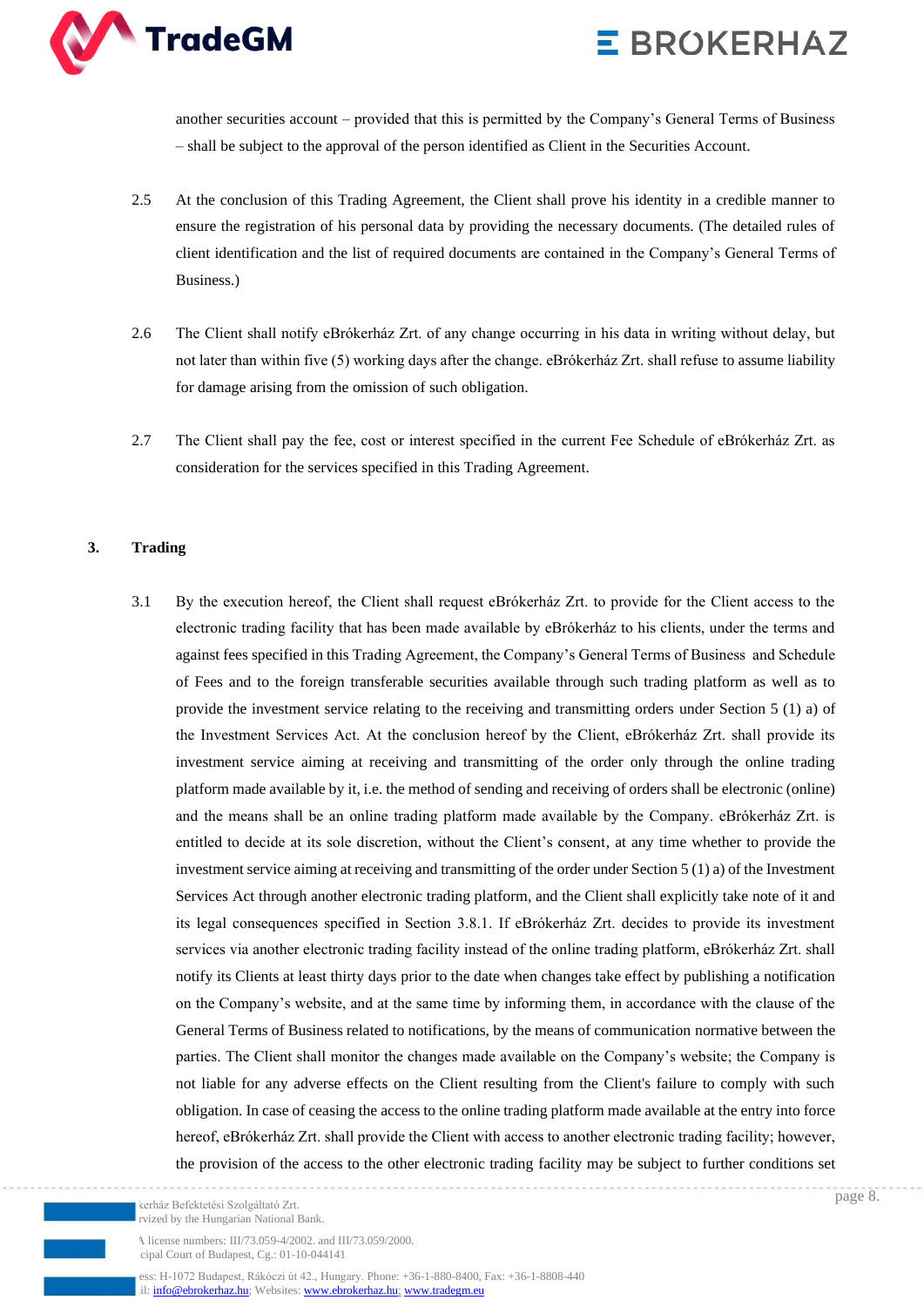

forth by eBrókerház Zrt, including but not limited to repeated performance of the customer due diligence measures as per the General Terms of Business.

3.2 The Client is aware of the fact that eBrókerház Zrt. shall not execute orders described under Section 5 (1) b) of the Investment Services Act for the benefit of the Client. Fulfilment of the orders shall be governed by the provisions of the Execution Policy. The Client may enter into Transactions through the online trading platform in accordance with the current general practice and procedure of eBrókerház Zrt., of which the Client shall be notified through the same online trading platform. The Client shall participate in each transaction only at his/her own cost and risk, under the conditions specified in this Trading Agreement.

The Client takes note and agrees that in the case specified in the Company's General Terms of Business, under the conditions specified therein, eBrókerház is exceptionally entitled but not required to accept and transmit the Client's order in any way other than through the electronic system made available by him.

3.3 The Client acknowledges and agrees that he/she may give orders only and exclusively for the transferable securities made available in the online trading system, only and exclusively in the trading hours specified for the given transferable securities, and that such orders will only be executed during these hours. In accordance with the industry standards and customs, eBrókerház Zrt. shall not ensure that any and all received and transmitted transactions are concluded, however, eBrókerház Zrt. shall take all reasonable actions for the conclusion of the Transactions. The Client declares that – considering the general standards of the share trading industry – even before the conclusion of this Trading Agreement the Client understood and accepted the fact that the received and transmitted Transactions that are not actually executed shall not be deemed as a contractual breach by eBrókerház Zrt. Non-performance of the following Transactions will not in particular be regarded as breach of contract by the Company: non-performance of so-called **Take Profit** and **Stop Loss**, and of so-called **Pending Orders**. In the case of the abovementioned transactions, the attempt to transmit the order shall mean the contractual performance of eBrókerház Zrt. eBrókerház Zrt. may in its sole discretion reject or refuse to transmit any Transaction, or delete any pending order, in particular if in its judgment (1) the Transaction would violate any restriction prescribed in respect of the related Client Account or Securities Account, or it is against any limit specified for such Transactions; or (2) the Transaction is contrary to the provisions of this Trading Agreement and/or the General Terms of Business; or (3) the Transaction is inconsistent with any law or provision applicable to eBrókerház Zrt., the Securities Account, the Client Account or the Client, or otherwise there are serious doubts regarding its lawfulness; or (4) the Company ceases to provide investment services in respect of the financial instrument constituting the subject of the Transaction going forward; or (5) extraordinary market circumstances have occurred. eBrókerház Zrt. shall reject or refuse to transmit any Transaction or delete any pending order if it is obligated to do so by the decision of a court or authority. eBrókerház Zrt. shall not conduct own account trading either in relation to the Transactions concluded by Clients on the online trading platform made available by the Company or with respect to any other financial instruments.

A license numbers: III/73.059-4/2002. and III/73.059/2000. cipal Court of Budapest, Cg.: 01-10-044141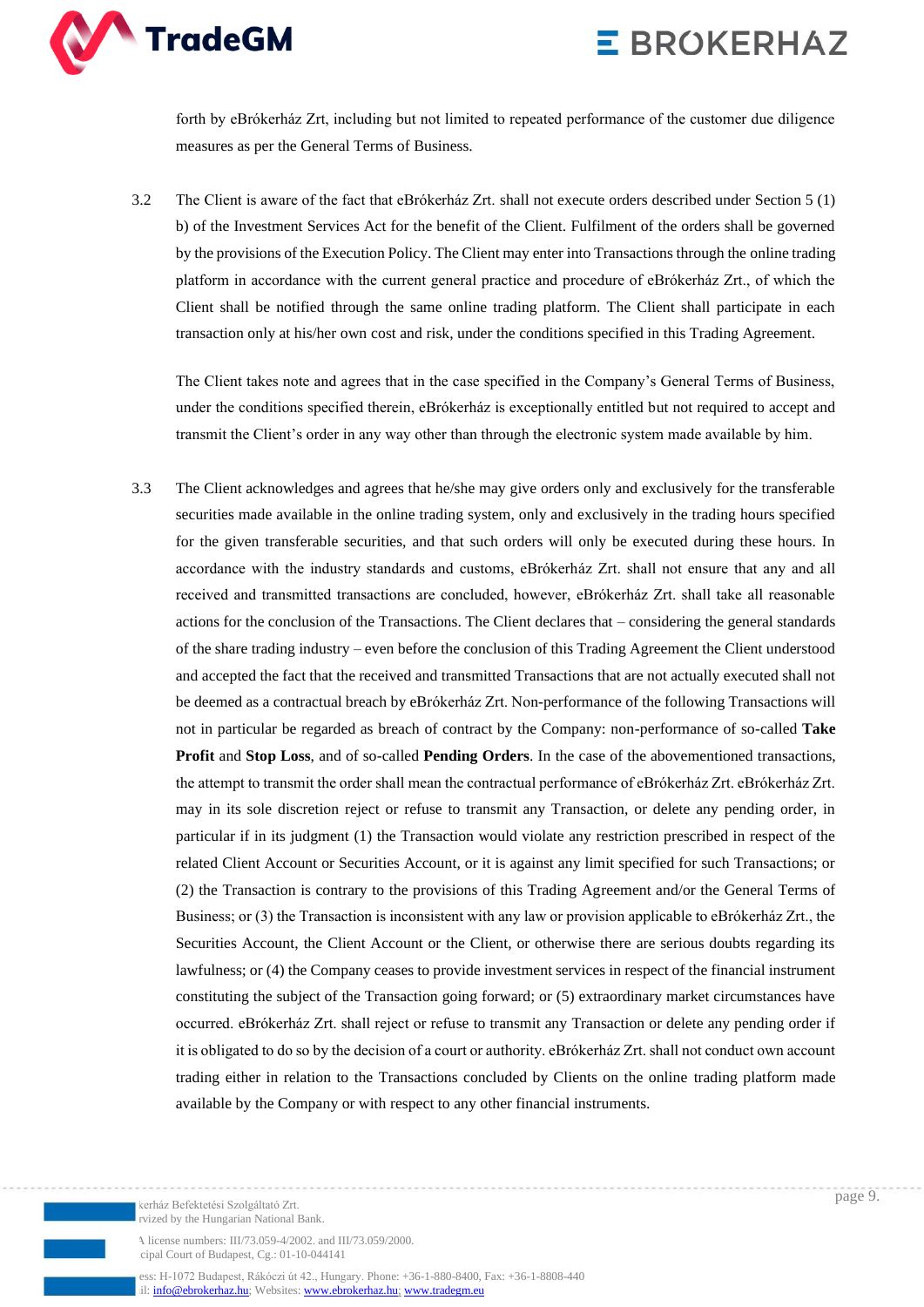

- 3.4 The Client hereby acknowledges, expressly accepts and agrees that (1) eBrókerház Zrt. shall not provide any advice, consulting or intermediary services prescribed in the Investment Services Act to the Client, except to the extent required under the Investment Services Act or regulation applicable to eBrókerház Zrt., or the Account, and (2) nothing in this Trading Agreement or in any other relationship between eBrókerház Zrt. and the Client shall or shall be deemed to create any agency relationship between eBrókerház Zrt. and the Client, unless certain law or regulations relating to eBrókerház Zrt. or the Account explicitly provide for otherwise.
- 3.5 eBrókerház Zrt. shall publish bid (at which the Client can make offers to sell) and ask prices (at which the Client can make offers to buy) through the online trading platform made available by it for various stocks. The relevant prices shall be determined by the execution venue indicated in the Company's execution policy, based on principles and data independent of the Company. The Client acknowledges and expressly accepts that the prices displayed in the online trading system constitute the exclusive property of the Company's execution partner and/or the trading venue and/or the market operator providing the data, therefore the disclosed prices may only be used for the conclusion of Transactions by the Client in accordance with the rules governing for trading at the relevant trading venue, and the Client shall not have the right to disseminate these in any way (whether for commercial or any other purposes).
- 3.6 The Client may make an offer for an order related to the purchase or sale of transferable securities (except in exceptional cases specified in the Company's General Terms of Business) only through the online trading platform made available by the Company, at the price quoted in accordance with Section 3.5 above. Any price may change or cease to be valid at any time after it has been quoted. The Parties lay down, in particular, the following.

Each Price is valid only at the exact date and the exact time in which such Price is presented to the Client. The Client acknowledges that due to events such as rapid price fluctuations and Internet lag (latency) and other such events, the market price determined by the execution venue on its server (hereinafter: actual price) may differ from the price made available by the Company. on the trading platform from the price displayed by the Client at the moment of submitting the order.

3.7 In the case of orders at market price, if there is a difference between the price shown on the trading platform made available by the Company at the time of placing the order and the actual price, the order will be executed at the actual price, regardless of whether such price is more favourable or less favourable for the Client.

Pending Orders are also executed at the actual price, which in a given case may be different from the price indicated in the Order (hereinafter the "**Slippage**"). Slippage may occur in the event where the price indicated in the order is not available at the execution venue, especially but not exclusively in the case of high volatility and gap (so called gap occurring in the market price). In such a case, the order will be executed at the first available price, irrespective of the direction of the slippage, either to the client's favour

kerház Befektetési Szolgáltató Zrt. rvized by the Hungarian National Bank.

A license numbers: III/73.059-4/2002. and III/73.059/2000. cipal Court of Budapest, Cg.: 01-10-044141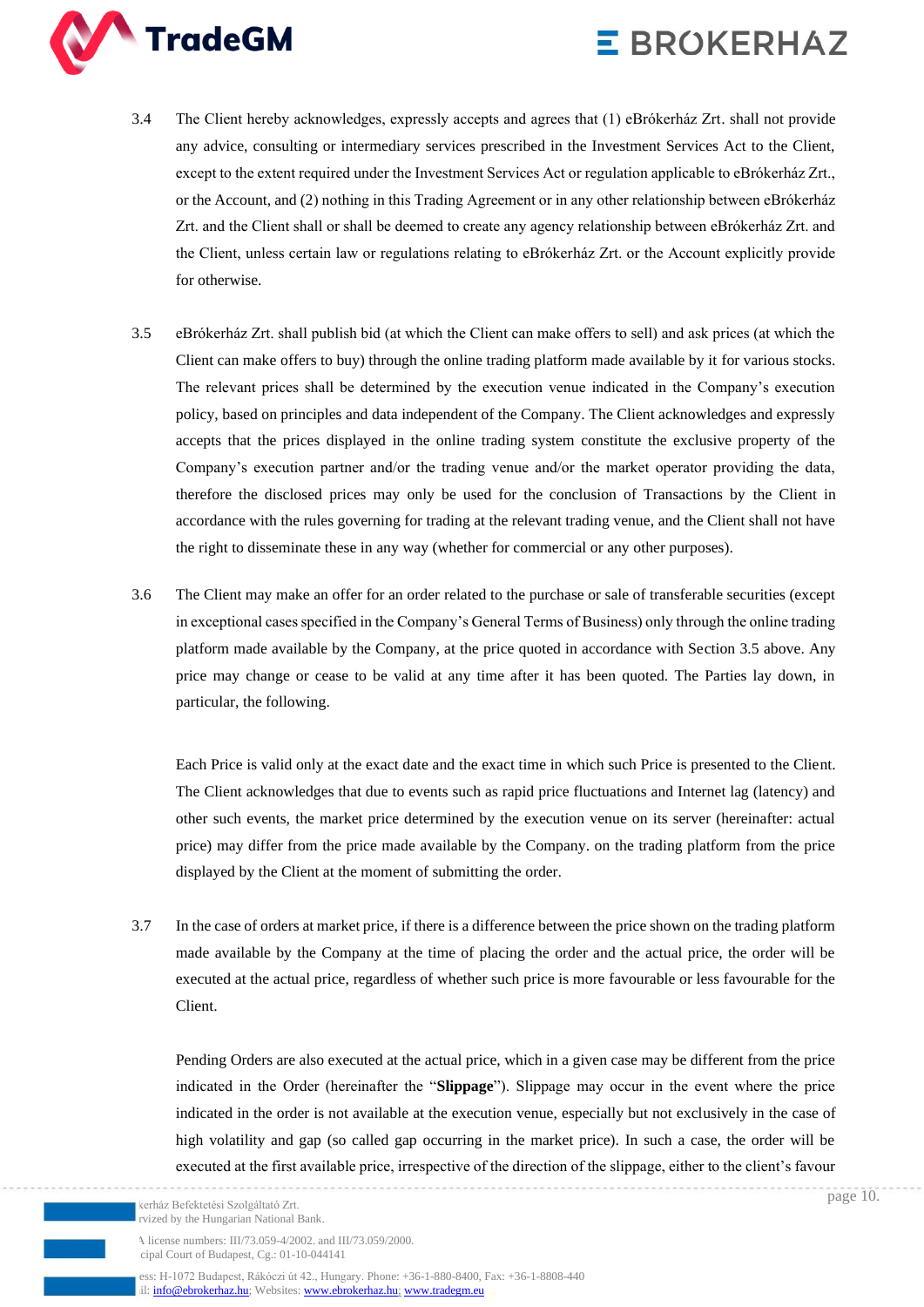

or not, in a symmetrical and transparent manner (Symmetrical Slippage). Considering that the transferable securities constituting the subject of the Transactions to be concluded under this Trading Agreement may not be traded 24 hours a day, market gaps may occur on a daily basis. When trading these financial instruments, slippages are more likely to occur.

The Client has understood and accepts the risk arising from the events specified in this section.

3.8 The Client expressly acknowledges that in the case of exchange-listed stocks available in the online trading system – unless contrary information is disclosed in the online trading system – concluding short selling transactions is not possible.

#### **4. Performance of Transactions, coverage**

- 4.1 The Client acknowledges and expressly accepts that the Company shall receive and transmit orders for Transactions only and exclusively if (1) in the case of a buy order concerning transferable securities the freely disposable cash balance in the Client Account linked to the Client's Securities Account reaches or exceeds the sum of the total purchase price of the transferable securities constituting the subject of the Transaction plus the amount of fees and charges from time to time related to the Transaction; (2) in the case of a sell order the total quantity of the transferable securities constituting the subject of the Transaction is available in the Client's Securities Account, including the availability of securities constituting the subject of transactions that are not yet settled actually, but legally are already settled (the "**Coverage**"). When giving orders for transferable securities, the Client warrants that the securities constituting the subject of the Transaction and recorded in the Client's Securities Account are free and clear of all liens, claims and encumbrances. The Client is required to make sure that the coverage as defined above is continuously available in his/her client and/or securities account until settlement of the Transaction. If there is insufficient coverage in the Client's client and/or securities account, eBrókerház Zrt. shall not be obligated to receive any order from the Client until the gap is eliminated, and shall have the right to reject or refuse to receive and transmit orders. The Client acknowledges and agrees that in case he/she has several client accounts at the Company the balances in these accounts shall not be consolidated for the purposes of the availability of the Coverage necessary for the conclusion of the Transaction, and the Coverage should be available in each case in the client account opened and maintained for the purpose of the settlement of securities transactions.
- 4.2 The Client may conclude Transactions subject to maximum limits established by eBrókerház Zrt. at its absolute discretion on a regular basis.
- *4.3 The Client takes note and accepts that the Company shall have the right to challenge already executed orders on the title of "mistake" as per Section 6:90 of the Civil Code within 1 year of the execution of the order, in case the order was executed at a price that – as a relevant circumstance – can be ascertained plainly and recognisably for the Client beyond doubt on the basis of comparison with a benchmark*

kerház Befektetési Szolgáltató Zrt. rvized by the Hungarian National Bank

A license numbers: III/73.059-4/2002. and III/73.059/2000. cipal Court of Budapest, Cg.: 01-10-044141

ess: H-1072 Budapest, Rákóczi út 42., Hungary. Phone: +36-1-880-8400, Fax: +36-1-8808-440 il[: info@ebrokerhaz.hu;](mailto:info@ebrokerhaz.hu) Websites: [www.ebrokerhaz.hu;](http://www.ebrokerhaz.hu/) [www.tradegm.eu](http://www.tradegm.eu/)

page 11.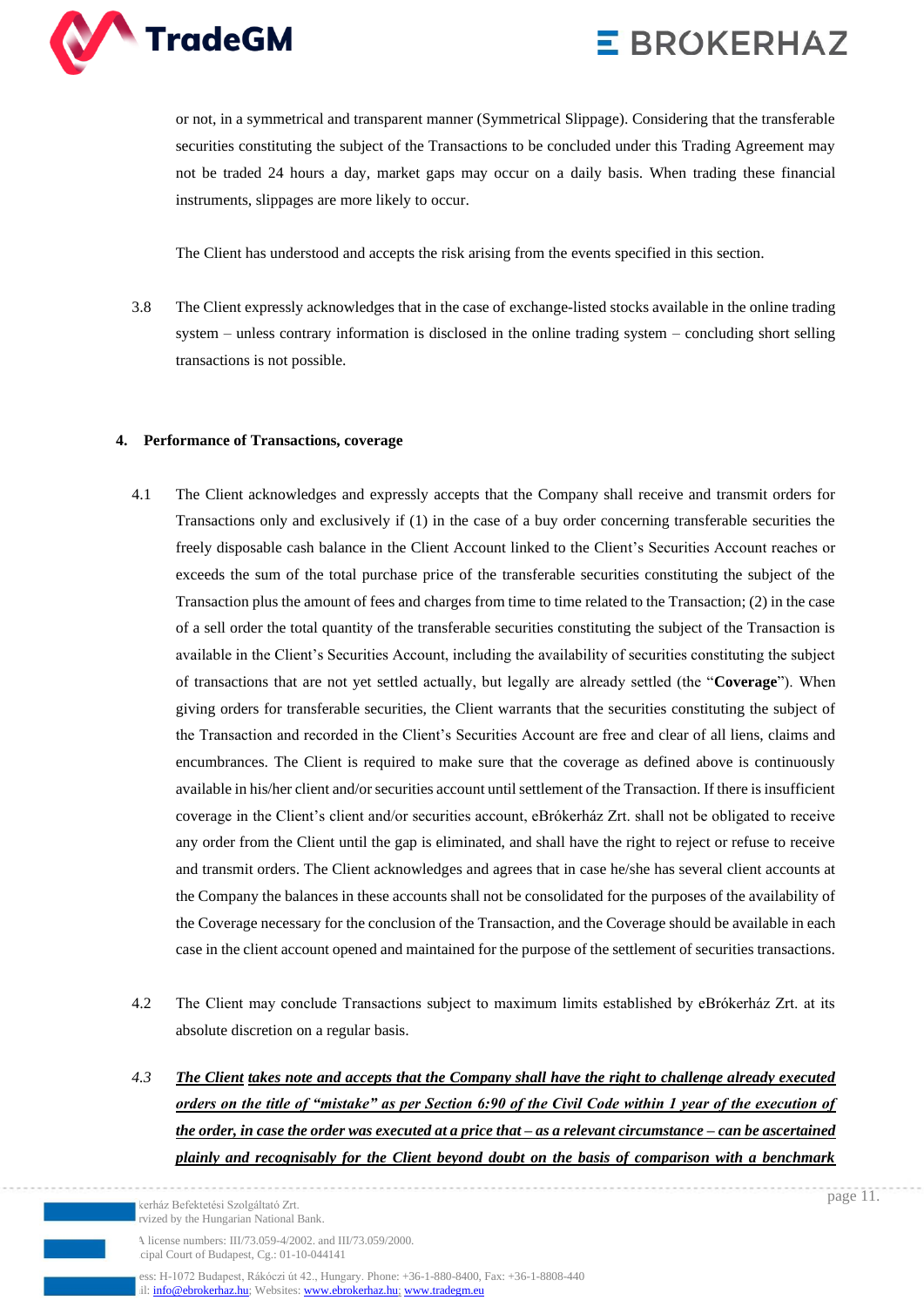



*relevant to the financial instrument constituting the subject of the order to have deviated significantly from the actual market price of the given financial instrument prevailing at the time of execution of the order ("off-market price"). As regards transactions that are declared invalid having regard to a mistake in prices, simultaneously with the exercise of the right to challenge, the Company – while notifying the Client without delay – shall have the right in its sole discretion (1) to delete the already executed order and restore in the Client's account(s) affected by the order the original state prevailing before the order affected by the mistake in prices was given (including the execution of any either negative or positive adjustments to the balance in the Client's client and/or securities account); or (2) to subsequently eliminate the invalidity and in order to achieve this take any and all steps that will result in a situation where the order was originally executed at the actual market prices (i.e. in particular to subsequently modify the transaction and its settlement in accordance with the actual market prices that can be demonstrated to have been governing at the moment of execution, and to carry out adjustments in line with such modification in the Client's account.*

*Unless the Client objects within a reasonable timeframe, but within 5 days at the latest following the notification concerning the exercise of the right to challenge and the measures taken by the Company having regard to the invalidity, the challenge shall be regarded as successful, and the steps taken with a view to the application of the legal consequences of the invalidity as accepted by the Client.* 

*The Company sets out and by accepting these General Terms of Business the Client expressly takes note that in the case of transactions concluded at off-market prices the rules concerning gross disparity in the values exchanged will not be applicable, and the Parties shall not have the right to challenge transactions on the title of gross disparity in the values exchanged.*

### **5. Transfer of securities registered on the Securities Account and closing of the Securities Account on the initiative of the Client**

5.1 The Client, if this is allowed under the General Terms of Business, is entitled to initiate – in the way determined in the General Terms of Business – the transfer of the securities recorded in the Securities Account kept at the Company to a securities account kept at another investment firm or credit institution, and the termination of the Security Account.

### **Fees, commissions, interests, expenses and additional liabilities borne by the Client**

- 5.2 eBrókerház Zrt. shall charge fees, commissions, interests, costs or liabilities on other legal ground to the Client in connection with the Transactions or the services provided by it, as specified in its Fee Schedule. The Fee Schedule forms an annex to the General Terms of Business and its amendment is governed by the rules for amending the General Terms of Business.
- 5.3 In addition to the provisions of Section 6.1, eBrókerház Zrt. may charge a commission for certain services – e.g. cash collection – or may charge a commission for any electronic transfer or a fee for any other method of payment, or handling charges set by international card companies (hereinafter: **Service Costs**). The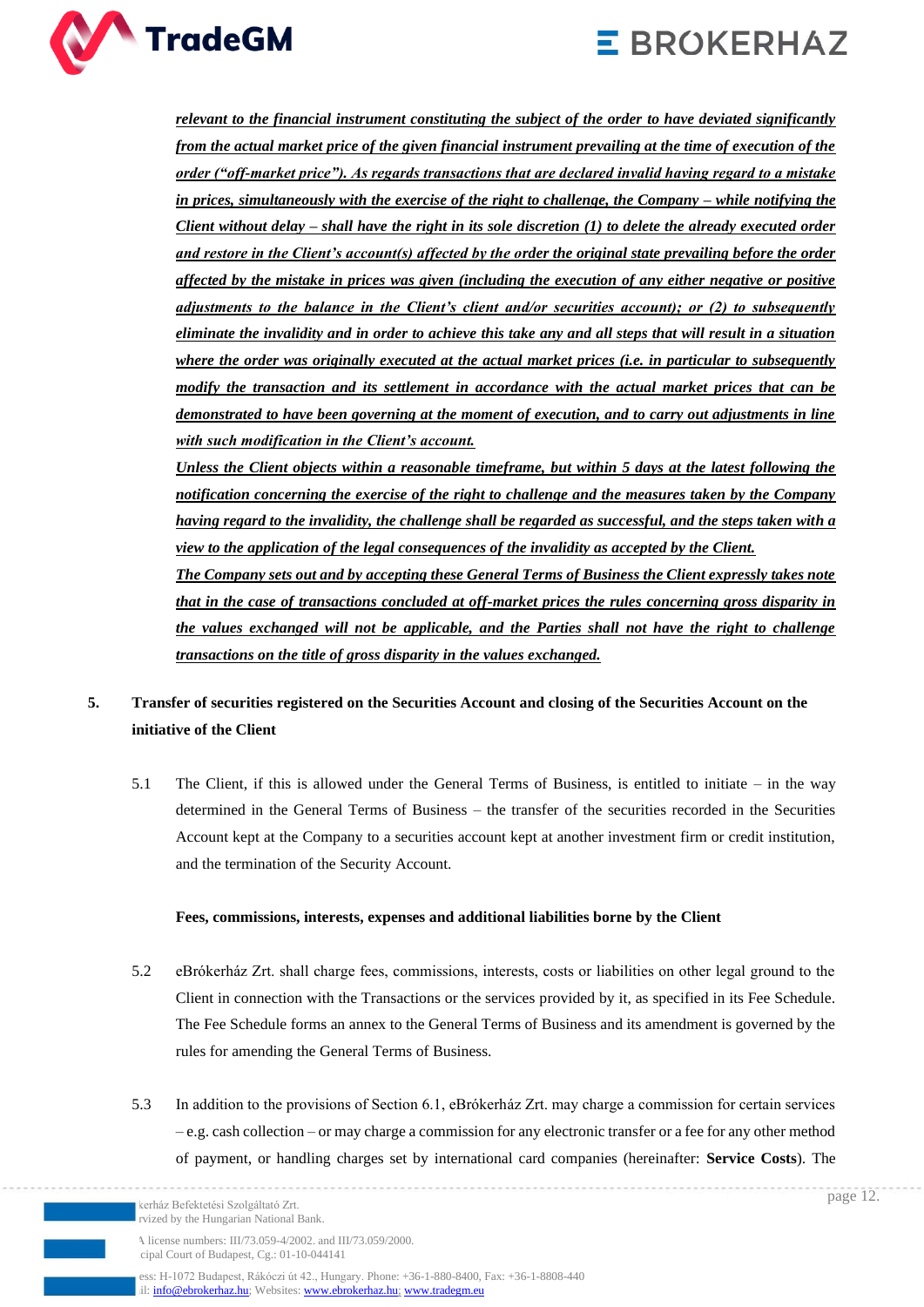

amount of such Service Costs shall also be contained in eBrókerház Zrt's Schedule of Fees, and its amendment shall be governed mutatis mutandis by the Company's General Term of Business.

5.4 eBrókerház Zrt. shall inform the Client of the orders fulfilled to the credit and debit of the Account and its balance in compliance with legislation and its General Terms of Business.

The Client declares that he has obtained understanding of and expressly accepts the provisions applicable to eBrókerház Zrt's right of deduction, set-off, withholding and security interests on the basis of special information, and the Parties hereby order them to apply to this Agreement.

eBrókerház Zrt. is entitled to debit the Client's Account with any fees, costs or other valid claims due to the Client without notifying him, and by the execution of this Trading Agreement, the Client shall consent to the exercise of such rights.

Both Parties shall have the right of set-off according to Sections 6:49-6:51 of the Civil Code. eBrókerház Zrt. may enforce its right of set-off by debiting the Client's Account or by any other legitimate means.

eBrókerház Zrt. is entitled to withhold any performance until the Client has fulfilled any overdue debts in accordance with the contract.

By the execution of this Trading Agreement, hereof, the Client explicitly authorizes eBrókerház Zrt. – if eBrókerház Zrt. registers a claim already existing from the Client that has already existed but has not become due (has not expired) yet – to withhold the amount required to the settlement of the claim that has not become due yet and to fulfil the Client's requests only to the extent exceeding such amount. By signing this Agreement, the Client explicitly consents to the fulfilment of his request in accordance with the above.

5.5 Irrespective of or in addition to the above rights, any funds and financial assets of the Client kept on any of his accounts with eBrókerház Zrt, including the Client Account kept hereunder, or on any other client account or securities account shall serve as collateral security, under a separate agreement to be concluded between eBrókerház Zrt. and Client, in order that eBrókerház Zrt. will directly satisfy any of its overdue claims outstanding against the Client. From the previously defined collateral security, eBrókerház Zrt. may satisfy its claim by direct collection (debiting the account) or by selling the financial instrument(s) (**Security interests**).

The collateral security over accounts agreement forms Annex 3 hereto. The collateral security is governed by Section 5:95 of the Civil Code and Section 57 (7)-(9) of the Investment Services Act.

eBrókerház Zrt. may exercise its right of security interests at any time from the effective date of the right to satisfaction, however, it shall pay attention to its obligation to mitigate of damages. Otherwise, the limitation of the claim shall not preclude satisfaction from the collateral security.

kerház Befektetési Szolgáltató Zrt. rvized by the Hungarian National Bank

A license numbers: III/73.059-4/2002. and III/73.059/2000. cipal Court of Budapest, Cg.: 01-10-044141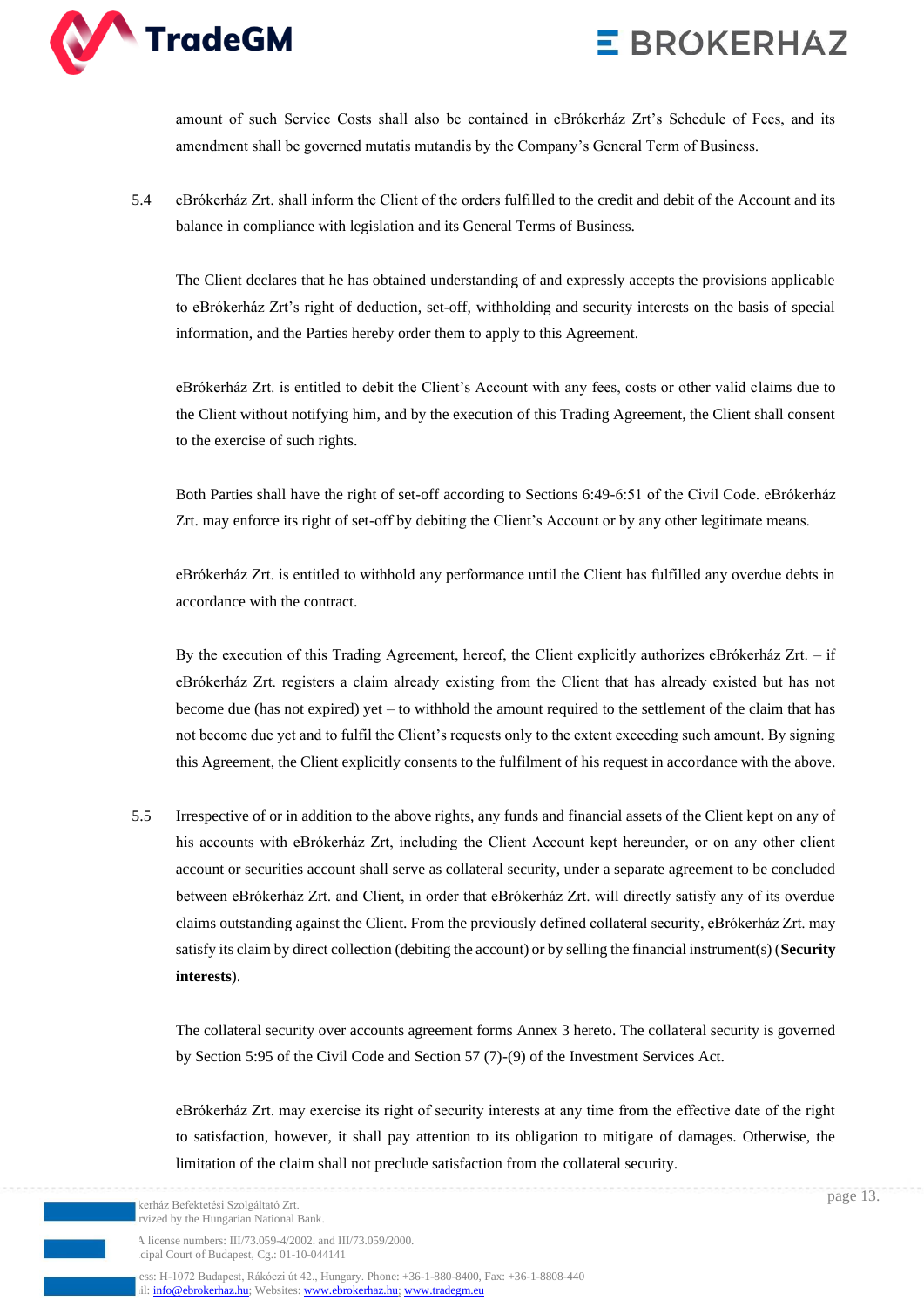



- 5.6 The right of set-off, the right of withhold and security interests can be exercised either independently of one another or simultaneously.
- 5.7 The Client expressly agrees that in case of late payment, eBrókerház Zrt. is entitled to charge a default interest equal to twice the current central bank base rate.

#### **6. Reports**

eBrókerház Zrt. shall make the reports specified in the General Terms of Business available to the Client through the online trading platform made available by it. The Client expressly agrees that eBrókerház Zrt. will fulfil its statutory obligation to provide information through the online trading platform made available to it or by sending a message to the Client's e-mail address provided for the purpose of communications.



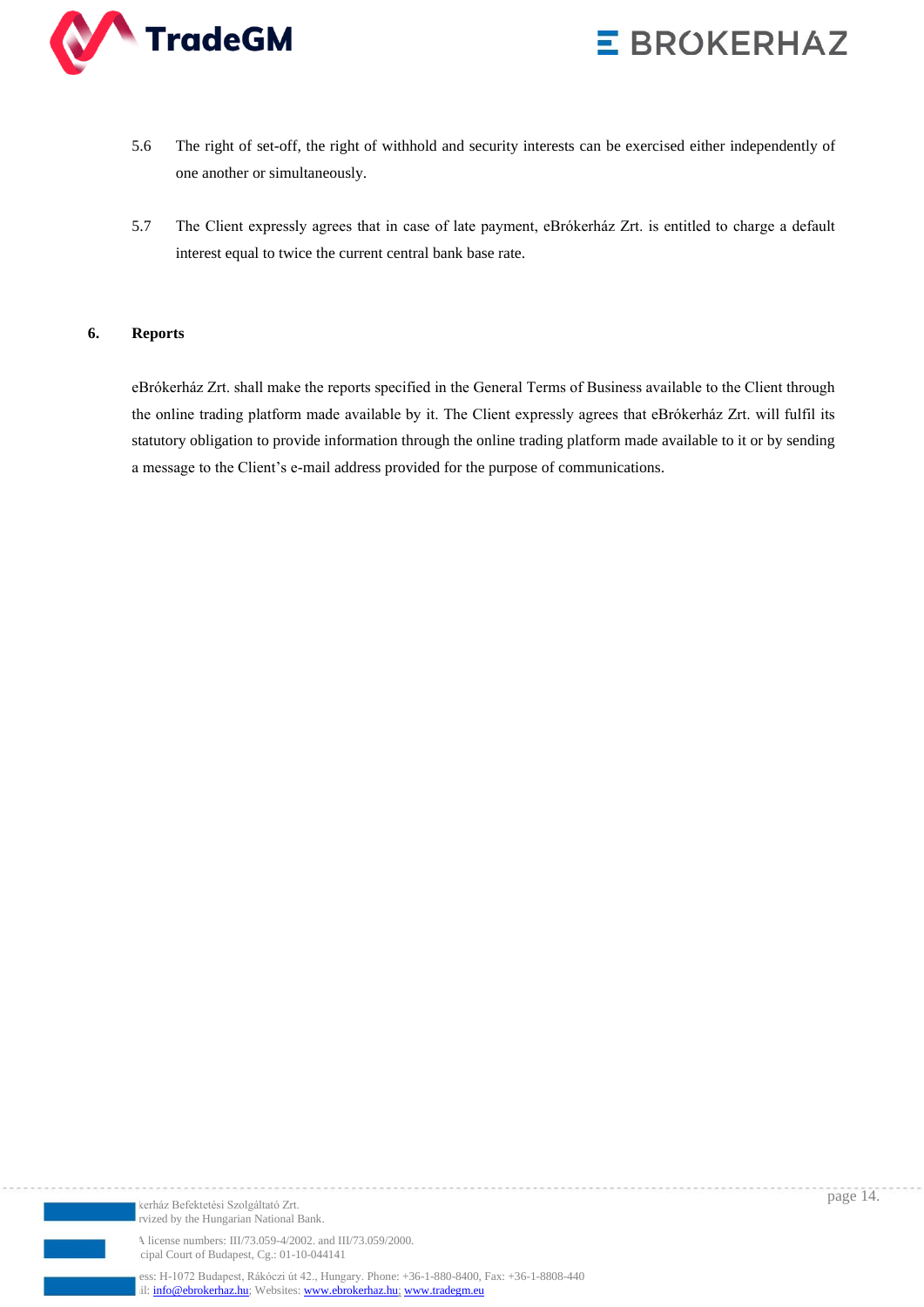

### **7. Indemnification**

7.1 eBrókerház Zrt. shall only be liable for damages arising from the breach of its contractual obligations set out herein, additional agreements concluded between the Parties as well as in the Company's General Terms of Business and the appendices thereto, which liability shall not apply, in particular, to Section 3.2 of this Trading Agreement, and losses resulting from non-fulfilment of the Transaction Types described below.

The Client shall inform the Company in writing whether the possible breach of contract by eBrókerház Zrt., may predictably cause any damage in any other property of the Client. eBrókerház Zrt. shall not be held responsible for any loss, damage or debt suffered by the Client and arising either directly or indirectly out of or in connection with this Agreement or in the course of any Transactions made under the Trading Agreement, except in the event of gross negligence or wilful misconduct on the part of eBrókerház Zrt.

- 7.2 The Client agrees to indemnify and hold eBrókerház Zrt. and its affiliates, employees, directors, successors and assigns (hereinafter the "Indemnified Persons"), harmless from and against any and all liabilities, losses, damages, costs and expenses (including reasonable attorney's fees) incurred by the Indemnified Persons and arising out of the Client's failure to fully comply with its obligations set forth herein in a timely manner and/or in the course of the enforcement of such claims by eBrókerház Zrt.
- 7.3 The Client acknowledges and agrees that any oral information given to the Client concerning the Account, if given, may be unverified and incomplete and that any reliance on such information is at the Client's sole risk and responsibility. eBrókerház Zrt. – in accordance with industry standards and commercial customs – makes no warranty, express or otherwise that any pricing or other information provided by it, through the online trading platform or by telephone or otherwise is correct or reflects current market conditions. Furthermore, eBrókerház Zrt. does not make any warranty nor does provide any guarantee with respect to the trading platform made available by it and its contents, including but not limited to the adequacy or suitability of such trading platform for a particular purpose. If a quoting error (known to the Client or of which the Client should reasonably have known) occurs due to the failure of the computer or trading platform made available by the Company (which error has been recognised or reasonably should have been recognised by the Client), then eBrókerház Zrt. will not be liable for the resulting errors in the Client's Account balances. eBrókerház Zrt. reserves the right to make necessary corrections or adjustments to the records of the Account concerned in respect of the Securities Account or Client Account by the above mentioned error, in the absence of any gross negligence or intentional act on the part of eBrókerház Zrt. Any dispute arising from such quoting error will be resolved on the basis of the fair market value of the currency at the time the error was made.
- 7.4 eBrókerház Zrt. shall not be liable against the Client for any loss, damage or cost of any nature suffered by the Client arising for any reason beyond eBrókerház Zrt.'s control, including without limitation, any loss, damage or cost resulting from eBrókerház Zrt.'s inability to receive and transmit any order or the improper or partial receiving and transmitting of any order by eBrókerház Befektetési Szolgáltató Zrt., or the orders

cipal Court of Budapest, Cg.: 01-10-044141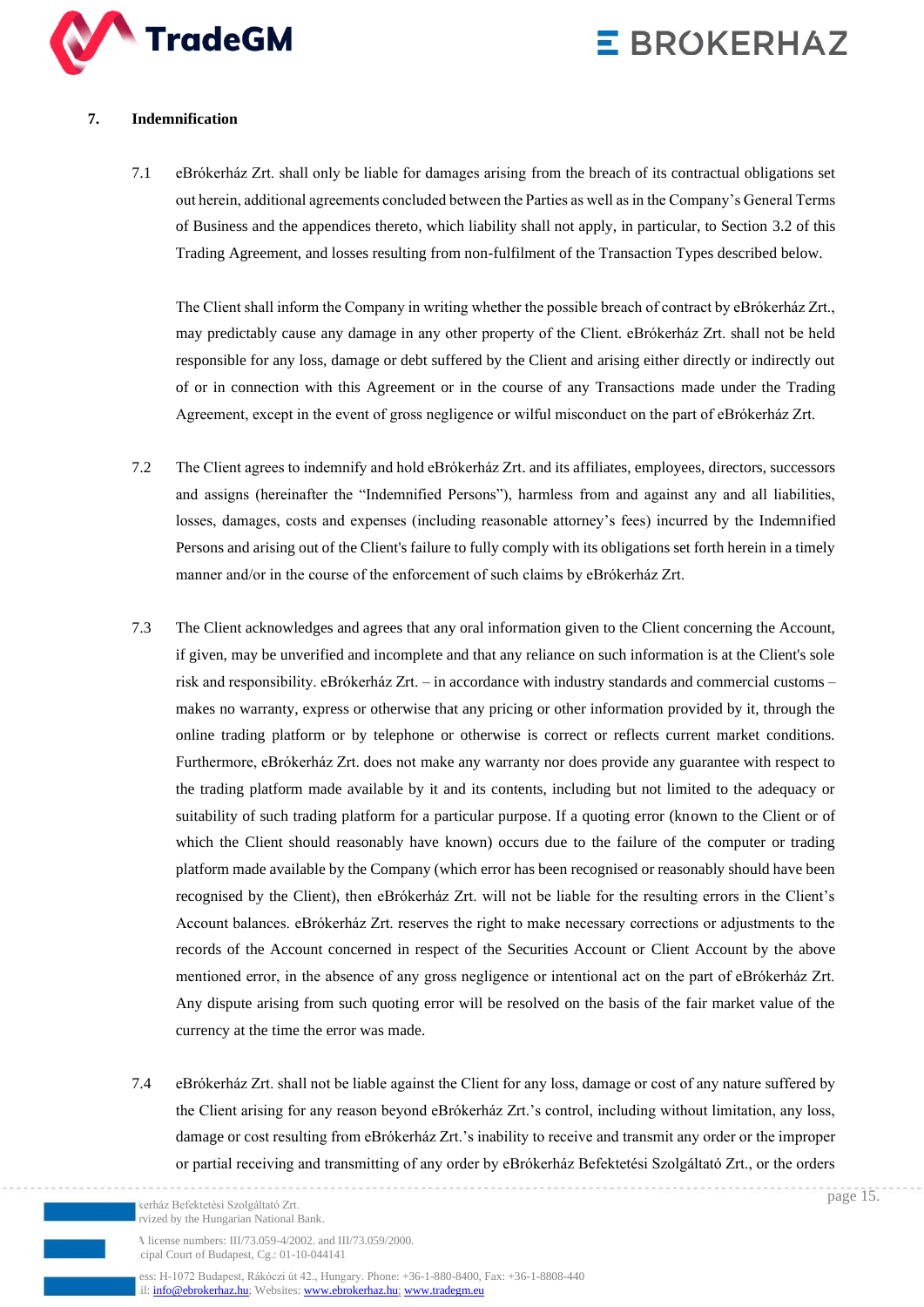

received and transmitted by eBrókerház Zrt. will not be executed for technical reasons (such as, without limitation, damage to or destruction of the computer systems, data or records or any part thereof, or for delays, losses, errors or omissions resulting from the failure or improper use of any telecommunications or computer equipment or software, stoppage or malfunction within the system) or otherwise, except in case of gross negligence or wilful misconduct on the part of eBrókerház Zrt.

The Client declares that the Client is aware of and accepts the fact that the Company shall provide its services and the investment services and ancillary investment service activities regulated under this Trading Agreement to its Clients in part by hiring third parties. The Company shall monitor whether the services provided by third parties based on agreement concluded with such parties, are being performed at satisfactory level and in accordance with the provisions of the agreements presented to the Regulatory Authority.

### **8. Termination and cancellation of the Agreement**

- 8.1 The rules concerning the termination and cancellation of this Trading Agreement, including the termination and cancellation of the Securities Account kept thereunder, as well as the rules of the settlement for accounts between the Parties are contained in the Company's General Terms of Business.
- 8.2 This Trading Agreement shall also terminate in the case of the termination or cancellation of the related Client Account Agreement even in the absence of a special explicit statement. In such a case, this Agreement shall be deemed terminated or cancelled for the same reason or on the basis of the same declaration as the reason or declaration under which the related Client Account Agreement is terminated or cancelled on the basis of a legal statement even if this reason or declaration is not specifically applicable to this Agreement; the rules relating to the termination of the Securities Account in such a way or to its existence shall be contained in the General Terms of Business.

### **9. Regulatory Provisions**

#### 9.1 Client's funds

eBrókerház Zrt. shall use the Client's funds being in the ownership of the Client and managed by eBrókerház Zrt. for the purpose specified by the Client and eBrókerház Zrt., shall not dispose of the Client's funds as if they were owned by the Company, and it shall enable the Client to dispose thereof at any time. eBrókerház Zrt. keep its records and accounts in such a way that a) they should be accurate and present a true and fair view of the Client's financial instruments and funds at all times, and b) based on these, at any time without delay the financial instruments and funds of the Client and those of the Company may be established separately.

A license numbers: III/73.059-4/2002. and III/73.059/2000. cipal Court of Budapest, Cg.: 01-10-044141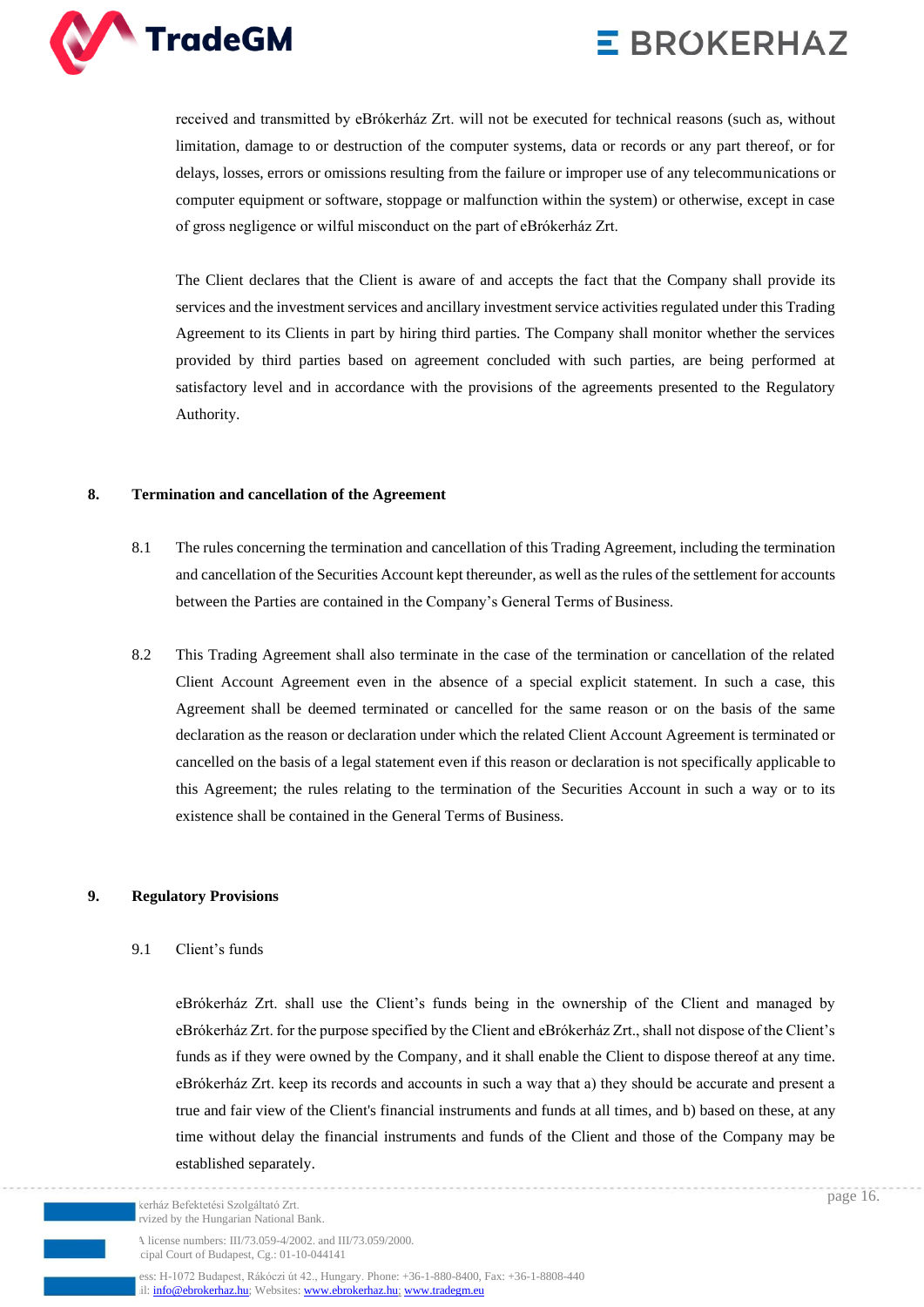



The Client shall not be entitled to any interest on the current balance on the Client Trading Account.

Apart from the above, the Client explicitly takes note and agrees that the Company shall deposit the Client's funds and financial assets on a collective account and on transmitting any of the orders related to transactions given by the Client, may transfer any amounts, deposited on their Trading Accounts, to the respective counterparty or other intermediary to hold or control such funds where, and to the extent – at the sole discretion of eBrókerház Zrt. – it is deemed necessary for the Transaction concerned to be effected or to satisfy any obligations of the Client to provide sufficient collateral for the given Transaction. The Client has obtained understanding of and accepts the operating principles of the collective account and, as a result, the conditions and risks associated with the management of financial assets and funds in this way. Such major risks and conditions shall be contained in the Company's General Terms of Business.

#### 9.2 Transmission of Orders for the purpose of execution

- 9.2.1 eBrókerház Zrt. provides for the method of receiving and transmitting Client orders in this Section 9.2 and in its General Terms of Business. eBrókerház Zrt. shall make efforts to ensure that client orders are fulfilled most efficiently, competitively and at the highest level.
- 9.2.2 The prices at which the clients of eBrókerház Zrt. trade through the trading platform made available by it shall be determined in accordance with the provisions of Section 3.5 of this Trading Agreement.
- 9.2.3 eBrókerház Zrt. stipulates that Client Orders posted through the online trading platform made available by it will in all cases be transmitted to the execution venue specified in the Company's Execution Policy.
- 10.2.4 The liquidity may have an effect on the fulfilment of orders. When trading participants submit large amounts of orders, imbalances and congestion of orders may occur, which may delay the execution of any particular order. This may be caused primarily by delays due to the number and size of orders being processed, the speed of current quotes or updates from information on recent sales, or limited system capacity.
- 9.2.5 eBrókerház Zrt. shall analyse the quality of the receipt and transmission of orders and the execution of transmitted orders on a regular basis.

#### 9.3 Conflicts of Interest

In order to prevent the risk of a conflict arising and to strengthen the confidence of its clients, eBrókerház Zrt. has created and implemented a conflicts of interest policy which consists of procedures and controls designed to prevent the occurrence of conflicts of interest and to manage and handle such conflict of interest cases. The Company publishes the excerpt of the conflicts of interest policy on the webpage operated by eBrókerház Zrt.

page 17.

A license numbers: III/73.059-4/2002. and III/73.059/2000. cipal Court of Budapest, Cg.: 01-10-044141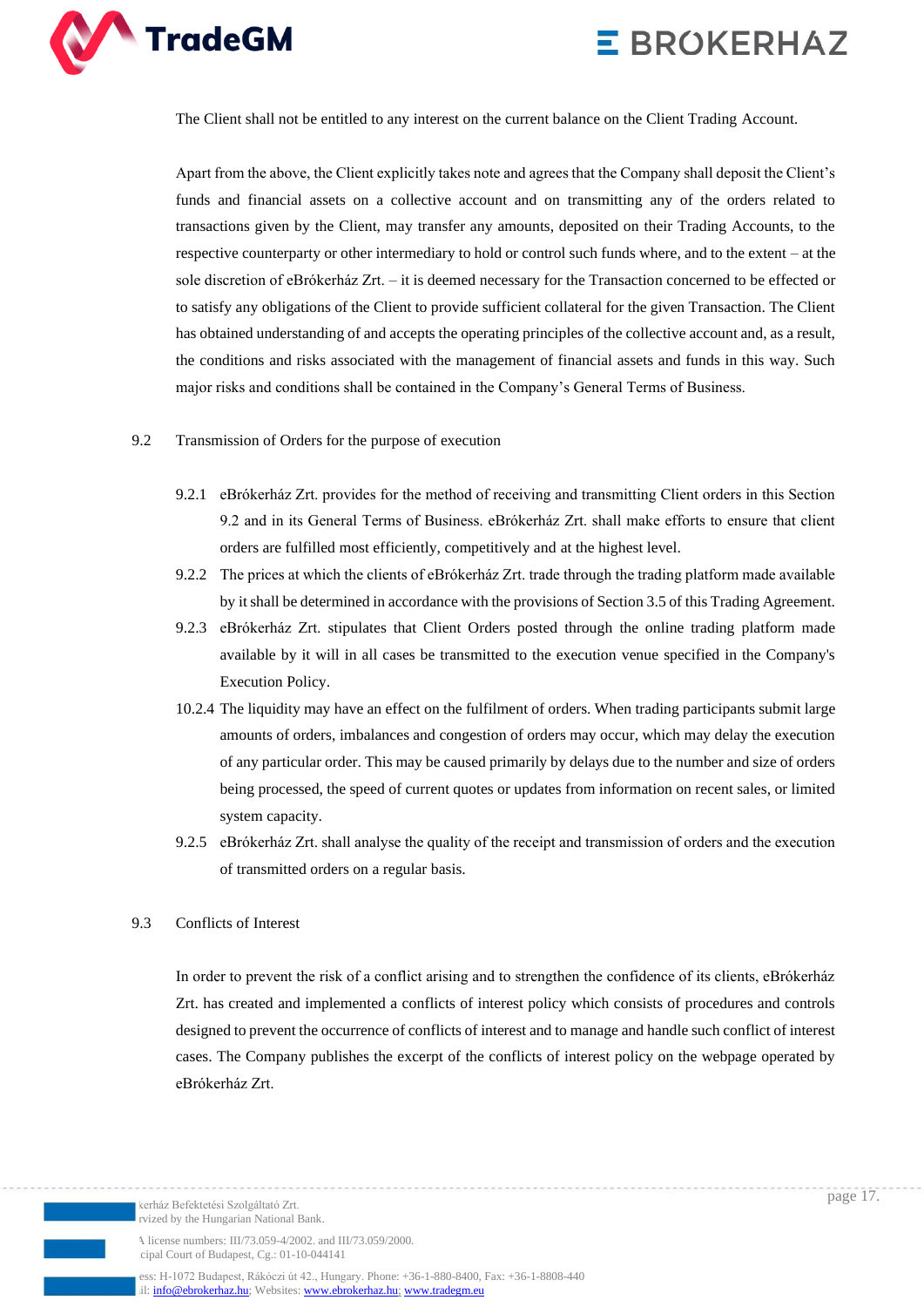

### 9.4 Data Protection

- (a) eBrókerház Zrt. states that in the course of processing the Client's personal data, it shall always act in accordance with Regulation (EU) 2016/679 of the European Parliament and of the Council on the protection of natural persons with regard to the processing of personal data and on the free movement of such data (hereinafter: "GDPR") and with Act CXII of 2011 on Informational Self-Determination and Freedom of Information. eBrókerház Zrt. shall provide information on the categories of personal data processed, the purpose and the legal ground of the processing, the period for which the personal data will be processed, as well as the rights the Client may exercise in connection with their personal data in the Privacy Policy, which shall be available on the website of the Company.
- (b) The Client hereby consents to the transmission of his personal data outside the European Union, i.e. to a third country. The Company states that the transfer of personal data to a third country may only take place on the basis of an adequacy decision or in the absence of such decision under one of the following conditions:
	- (i) the transfer is necessary for the performance of the contract between the Client and eBrókerház Zrt;
	- (ii) the transfer is necessary for the conclusion or performance of a contract concluded in the interest of the Client between eBrókerház Zrt. and another natural or legal person;
	- (iii) the transfer is necessary for important reasons of public interest;
	- (iv) the transfer is necessary for the establishment, exercise or defence of legal claims.

#### 9.5 Complaints

- (a) For the fast and efficient complaint management process, eBrókerház Zrt. shall request the Client to raise any complaint or dispute as soon as possible after the occurrence of the event in relation to which such complaints or dispute is raised.
- (b) All complaint or disputes shall be handled in the first instance by the Customer Services Team of eBrókerház Zrt. If it is not resolved to the Client's satisfaction the Client may refer the matter in writing to eBrókerház Zrt. The current Complaints Handling Policy of eBrókerház Zrt. is available on the websites operated by eBrókerház Zrt.

### **10. The Client's representations and warranties**

When the Client concludes or enters into this Trading Agreement and each time the Client places an order for a Transaction, enters into a Transaction or gives any other instruction, the Client represents and warrants to eBrókerház Zrt. that: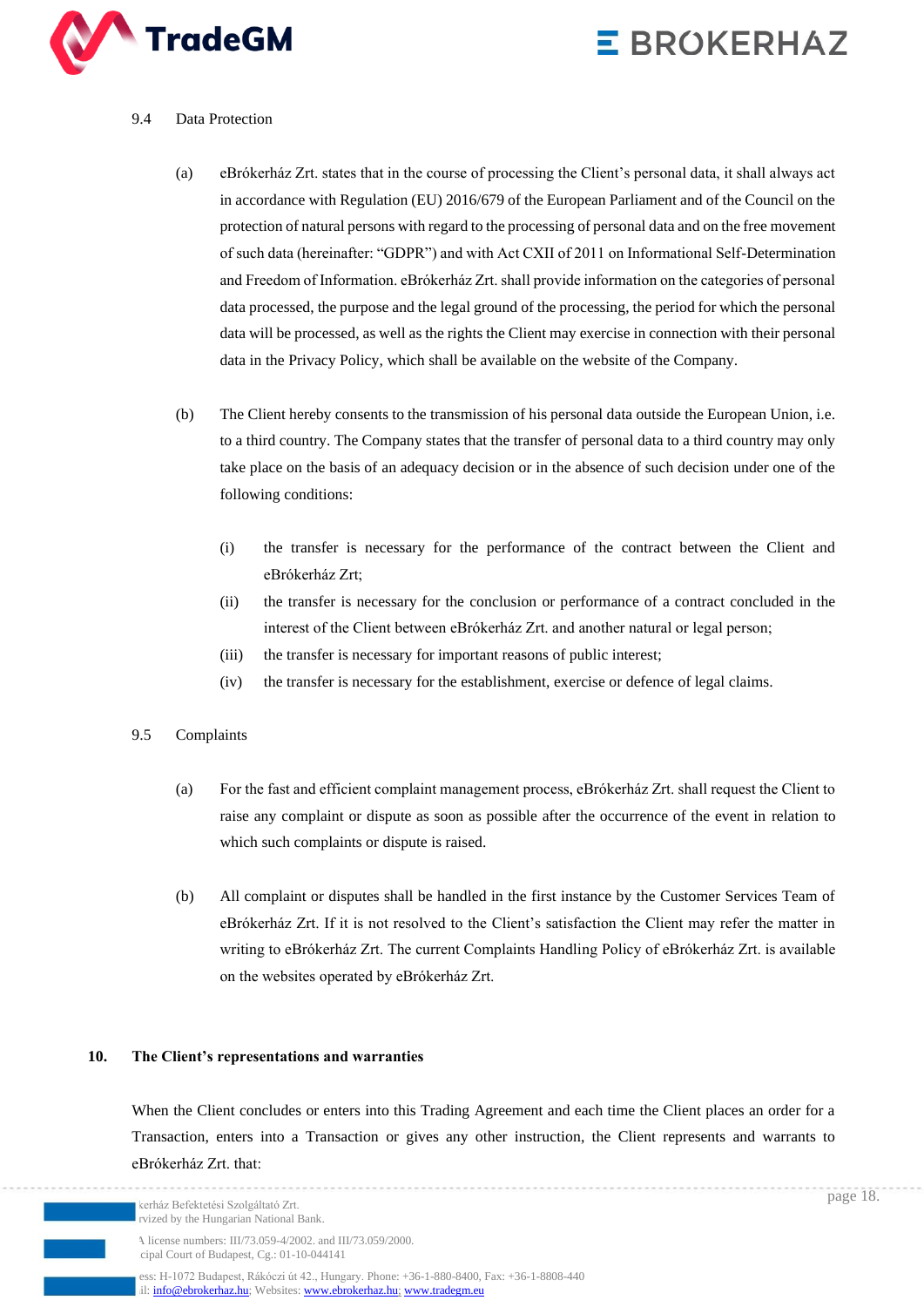



- (a) The Client is aware of the fact that using the services under this Agreement and the Trading Agreement related hereto requires special professional knowledge; the Client's trading according to the related Trading Agreement may have an element of fortune. Trading under this Trading Agreement is risky even with the outmost professional knowledge and most careful market observation. eBrókerház Zrt. shall disclose the risks by publishing annex 1, and by the execution hereof, the Client shall explicitly accept and undertake such risks. Use of any services hereunder is subject to provision of a special risk disclosure statement. Prior to the execution hereof, the Client thoroughly read and obtained understanding of the Risk Disclosure Statements and the provisions set out in this Section 10;
- (b) all information provided by the Client to eBrókerház Zrt. is true, accurate and complete in all material respects and the Client shall immediately notify eBrókerház Zrt. of any material change thereto;
- (c) the Client is authorised to enter into and perform the Transactions to be concluded hereunder and under the related Trading Agreement;
- (d) the Client, neither entering into this Agreement, nor placing any order or entering into any Transaction or giving any other instruction will violate any law, regulation, rule, by-law, agreement, obligation, order, judgment, other decision or policy applicable to the Client;
- (e) the Client understands and accepts that he is responsible for obtaining his own advice as to his own tax position and as to the suitability of any Transaction in light of his investment objectives;
- (f) the Client is of sound mind and legally competent and has the full right and authority to share transactions and/or any other transaction accessible through the trading platform made available by the Company or to the completion of any Transaction available on his Trading Account;
- (g) the Client is the exclusive, full ultimate beneficial owner of all money deposited on the Account and no other person has or will have any interest in or entitlement to the Account. The Client acknowledges and accepts that it cannot and will not grant any security interest in or over the Account to any third party;
- (h) all funds deposited on the Account originate from lawful sources and are not the proceeds of any illegal or criminal activity under the laws of any applicable jurisdiction; and
- (i) due to his financial situation or otherwise, the Client is able and willing to bear the risk of possible losses associated with share transactions.

page 19.

A license numbers: III/73.059-4/2002. and III/73.059/2000. cipal Court of Budapest, Cg.: 01-10-044141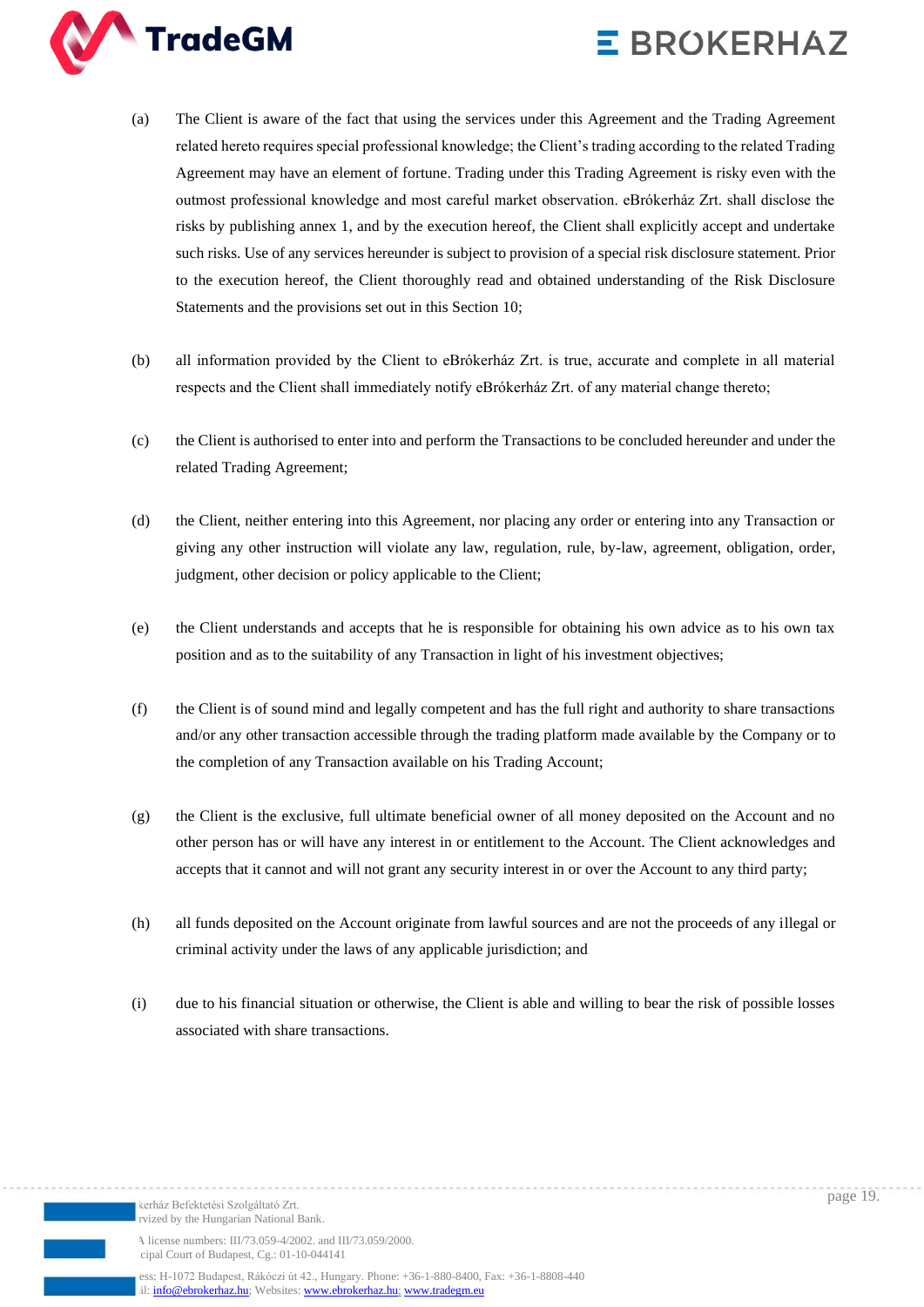



#### **11. Use of Internet, Software and Computers**

The Client acknowledges and agrees without limitation of the provisions hereof that:

- (a) Although the Internet and the World Wide Web are generally reliable, technical problems or other conditions may delay or prevent the Client from accessing the trading platform made available by the Company.
- (b) The use of the Internet exposes the user to risks resulting from the structure of the Internet and the use of a personal computer and/or any other end equipment (including, but not limited to mobile devices) permitting connection to the Internet particularly but not exclusively the late fulfilment of orders.
- (c) The Client is responsible for all the results of unauthorised use of passwords and other means of information protection given to the Client, and in the Client's personal computer or mobile device.
- (d) The entry passwords for the trading platform made available by the Company are personal, secret, private, and may not be transferred. Use of the passwords and the preservation of their secrecy is at the full responsibility of the user, with all that this entails, including, but not limited to the liability for damage caused to the Client and/or to any other third party, as a result of transferring the password to others, by acts of commission or omission, or as a consequence of the password becoming otherwise available to any third party, or as a result of unsuitable storage of the password eBrókerház Zrt. shall deem orders received with the Client's secret password previously provided to the Client by eBrókerház Zrt., as orders submitted by the Client.
- (e) The Client hereby agrees and undertakes to immediately inform eBrókerház Zrt. of any access to the Account by a user unauthorised by the Client and/or of any violation and/or damage to privacy and/or to the security of the trading platform made available by the Company.
- (f) eBrókerház Zrt. shall not be liable for any technical problems, system failures and malfunctions, communication line failures, equipment or software failures or malfunctions, system access issues, system capacity issues, high network (Internet) traffic demand, security breaches and unauthorised access, and other similar computer or mobile communication problems and defects
- (g) eBrókerház Zrt. does not represent, warrant or guarantee that the Client will be able to access or use the Online Trading Platform at all times or all locations of its choosing, or that eBrókerház Zrt. will have adequate capacity for the online trading platform in any geographic location, or that the online trading platform will provide uninterrupted and error-free service. The Parties agree that the occurrence of any errors or defects, disruption in operation, stoppage, interruption in communication or any other anomaly preventing or limiting access to the trading platform, is qualified as impracticability/impossibility in relation to which neither Party is liable.

ess: H-1072 Budapest, Rákóczi út 42., Hungary. Phone: +36-1-880-8400, Fax: +36-1-8808-440 il[: info@ebrokerhaz.hu;](mailto:info@ebrokerhaz.hu) Websites: [www.ebrokerhaz.hu;](http://www.ebrokerhaz.hu/) [www.tradegm.eu](http://www.tradegm.eu/)

page 20.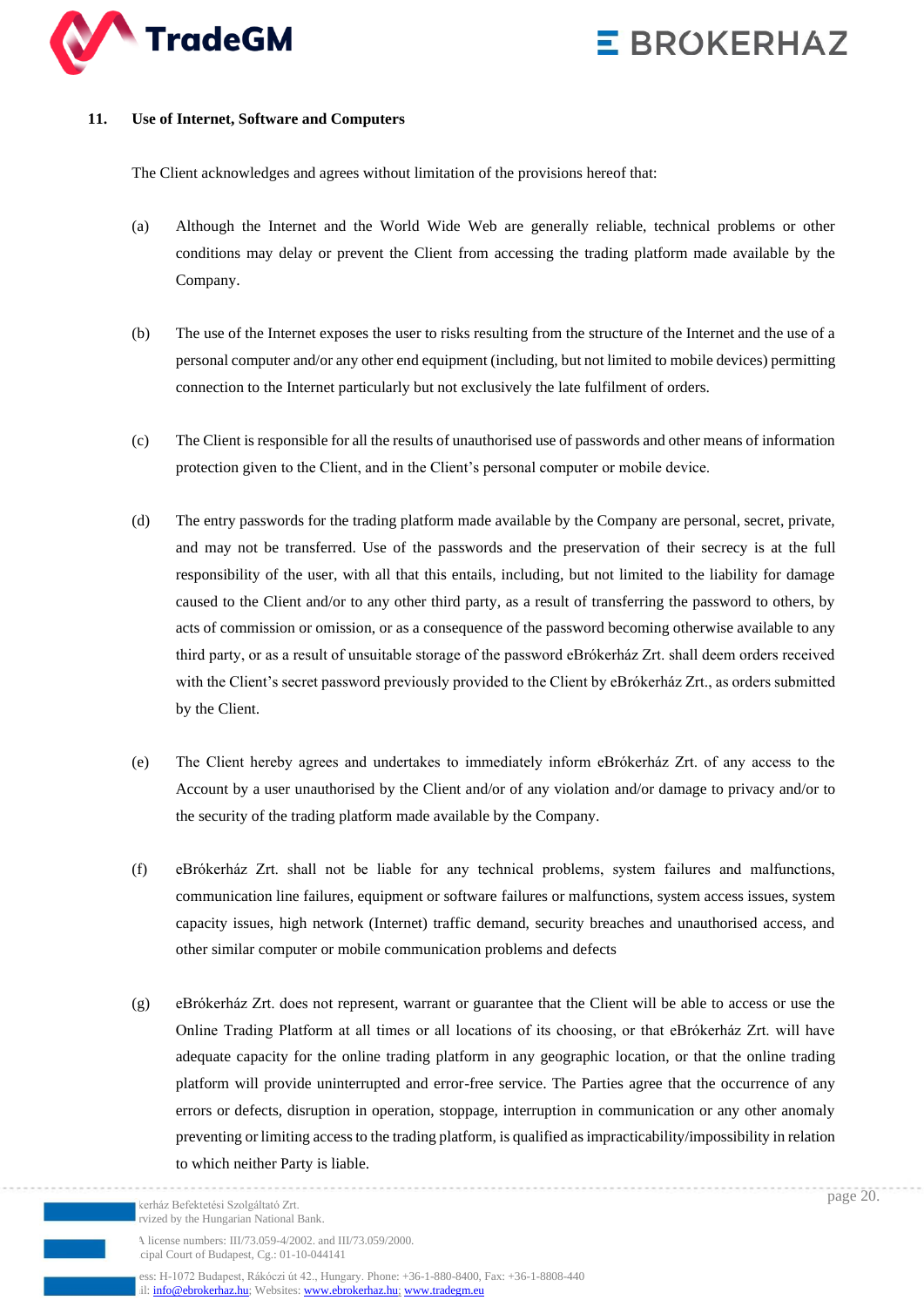

- (h) eBrókerház Zrt. shall not be responsible for any loss and/or damage of any kind caused to the Client as a result of use of the Account by others, whether or not with the Client's knowledge.
- (i) The use of the online trading platform and the information services given to the Client are at the Client's full and sole responsibility and the Client hereby confirms that he is aware of all the risks resulting from the method of providing and using the information services through the internet.
- (j) The Client shall not use any software for the purpose of automatic trading on his Account. In addition, the Client shall not use or allow the use of the computer with which the Client is performing Transactions on the Account in any manner obstructing or interfering with the regular and ordinary carrying out of such Transactions as contemplated by eBrókerház Zrt. The Client is liable for any losses and damages arising from any use of the online trading platform, which use is contrary to the intended purpose of such platform, if such use prevents and/or manipulates the operation of the Online Trading Platform in any way whatsoever particularly the uploading of any computer virus (or any other harmful actions to be performed) or in any other way. The Client, is particularly required to hold harmless and indemnify eBrókerház Zrt. in accordance with the rules relating to the assumption of debt from any payment obligation which may arise out of or in connection with the improper use of the online trading platform against any third party.
- (k) eBrókerház Zrt. calls the attention of the Client that the online trading platform is fully automated if no malfunction of any kind occurs in its operation, accordingly, the Client shall ensure that the orders and any other related actions made by the Client are recorded and performed correctly and professionally, particularly considering that by means of the online trading platform certain orders are immediately recorded and fulfilled due to the fact that immediate transmission of such transactions is irrevocable. In the light of the foregoing, the Company is not aware of the Client's intentions relating to the types of transactions and the timing of said transactions the Client intends to make before such transaction is recorded on the online trading platform; furthermore, the transactions are initiated by the Client; thus, the Client is required to obtain preliminary information from eBrókerház Zrt. The Client hereby declares that he is aware of the financial instruments being the subject of the services, and eBrókerház Zrt. has fully informed the Client relating to the financial instruments, as well as of the risks that may be considerably and even several times higher than the risks associated with traditional capital market products and transactions. The Client declares that eBrókerház Zrt. has provided detailed information to the Client in relation to the rules of the operation of the services provided hereunder and the related Trading Agreement, eBrókerház Zrt. has advised the Client that it is the Client's responsibility to know about the market selected by the Client and to comply with its rules and regulations (i.e. period of trading, types of orders etc.); eBrókerház Zrt. has provided opportunities for the Client to ask any questions or make any comments relating to the above, in relation to which questions the Client has received satisfactory answers from the Company. By the execution hereof, the Client acknowledges that he is aware of the functionality of any services, websites and contact details used by him. The Client is required to obtain detailed information about the services provided by the Company hereunder and the related Trading Agreement; the Client is particularly required to review the user manual and/or to participate in free instructions before submission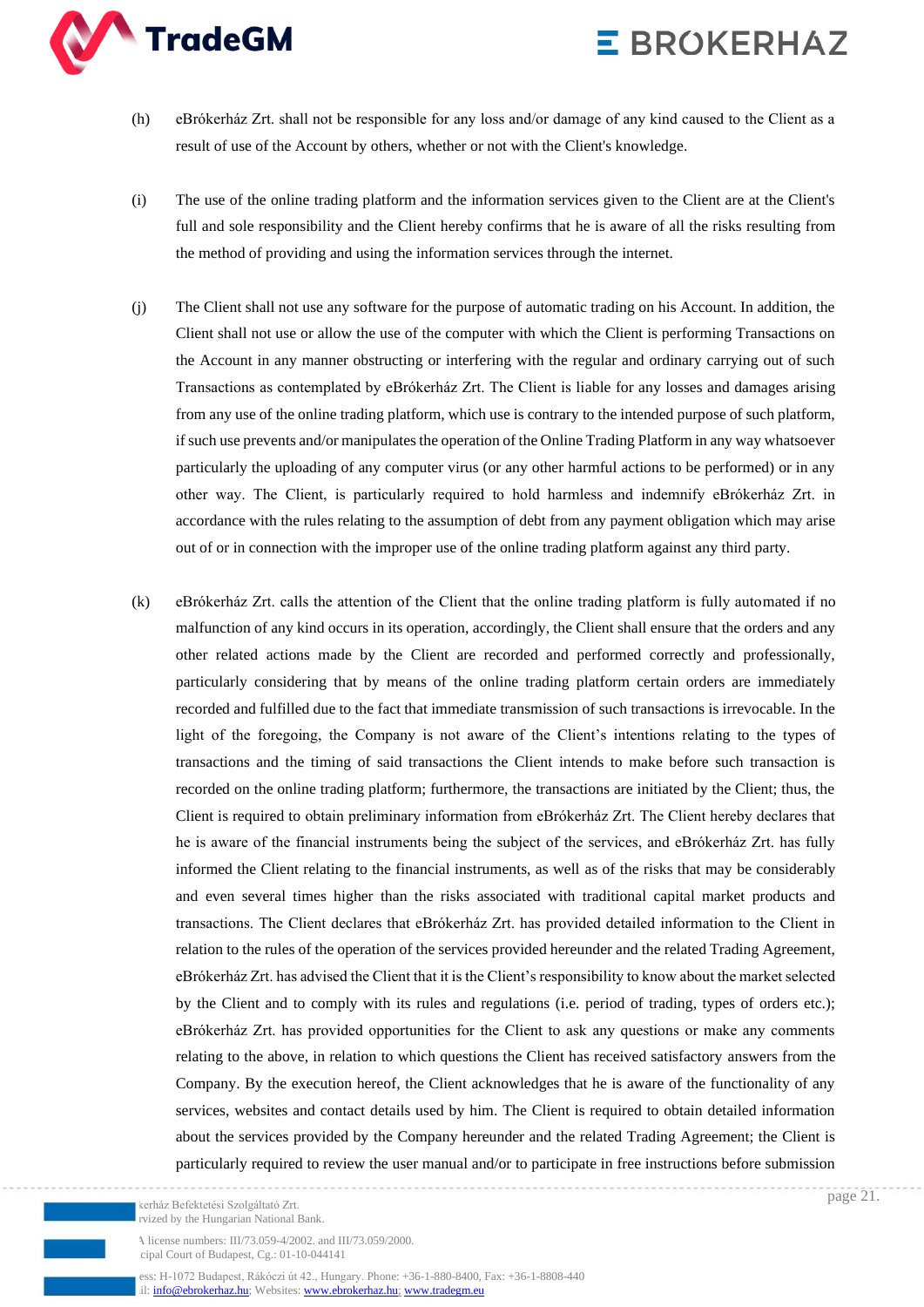

of an order/transaction request.

- (l) The Client is aware of the fact that in the course of the use of the service provided hereunder and the related Trading Agreement, familiarity with professional investment terms is a must for the Client, and eBrókerház Zrt. shall not assume any liability for any loss or damage arising out of or in connection with the lack of such knowledge. It is possible that certain functions of the online trading platform are available only in the English language, in which case the concerned internet surface contains professional expressions in the English language. The Client takes note that eBrókerház Zrt. shall not undertake any liability for any loss or damages arising from the Client's lack of sufficient knowledge of the English language and/or the technical terms.
- (m) eBrókerház Zrt, with regard to the Client's obligations to obtain information, shall provide an opportunity to the Client, during the term of this Trading Agreement, to ask questions relating to the operation of the services provided hereunder and the related Trading Agreement, before the recording of any transactions from eBrókerház Zrt., via telephone in the course of an officially recorded conversation, which questions eBrókerház Zrt. shall promptly answer. The Client shall be liable for any and all loss or damages arising from Client's failure to ask such questions.
- (n) eBrókerház Zrt. calls the Client's attention to the fact that any information provided by eBrókerház Zrt. unless stipulated otherwise – shall not be qualified as trading proposal, investment advice, financial or market analysis or any other advice, but such information in itself (without further information or consideration of the Client's own circumstances) is insufficient to support investment decisions. Individual circumstances, particularly but not exclusively include the financial instruments available to the Client, the Client's risk tolerance and willingness, the Client's currently open position and the cover available to the Client. The Client shall make the Client's own decision to use or disregard information on financial instruments, and after such decision has been made, it is the Client that is required to take the necessary steps and make the declarations required for the conclusion of the specific transaction. eBrókerház Zrt. shall not be liable for any decisions made by the Client on the basis of the information or for their failure to do so.
- (o) The Client is not entitled to decompile or copy the information code of the online trading platform or misuse or to use the system or any element thereof for any purpose other than the purpose described in the Trading Agreement.

kerház Befektetési Szolgáltató Zrt. rvized by the Hungarian National Bank.

A license numbers: III/73.059-4/2002. and III/73.059/2000. cipal Court of Budapest, Cg.: 01-10-044141

ess: H-1072 Budapest, Rákóczi út 42., Hungary. Phone: +36-1-880-8400, Fax: +36-1-8808-440 il[: info@ebrokerhaz.hu;](mailto:info@ebrokerhaz.hu) Websites: [www.ebrokerhaz.hu;](http://www.ebrokerhaz.hu/) [www.tradegm.eu](http://www.tradegm.eu/)

page 22.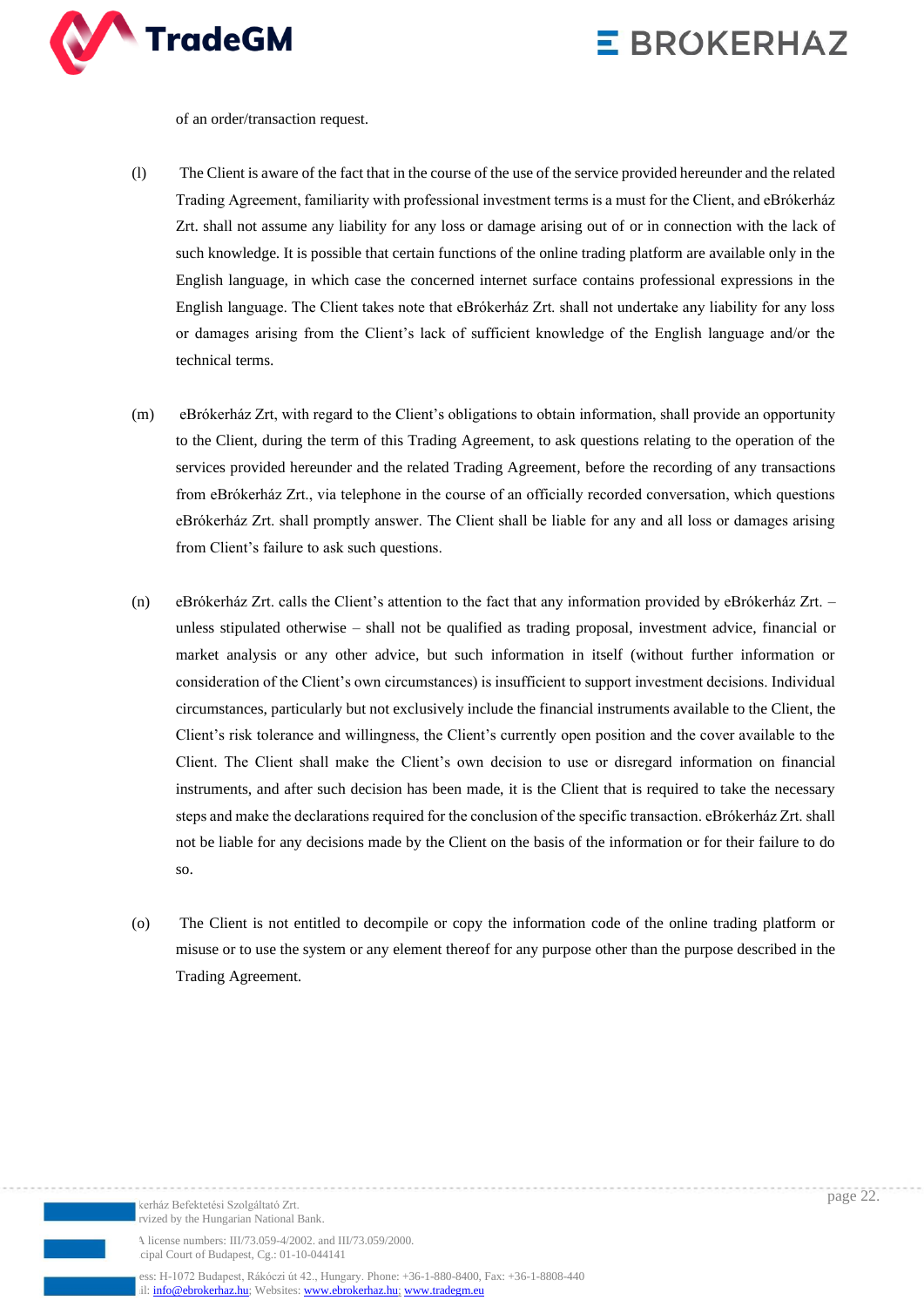

#### **12. Entire Agreement and Amendments**

- 12.1 This Trading Agreement including the Annexes and any other document referred to herein, shall form a part of the legal relationship to be established hereunder, including, in particular but not limited to the related Client Account Agreement, the Company's General Terms of Business as well as other regulations and announcements made available for the Client by the Company on its website or otherwise shall constitute the entire agreement between the Parties hereto and supersede any and all prior agreements or understandings among the Parties with respect to the subject matter hereof. The parties declare that they do not intend to consider their previous legal statements in relation to the interpretation of this Agreement.
- 12.2 eBrókerház Zrt. in accordance with the provisions of the Company's General Terms of Business may amend this Agreement for good cause on seven (7) days prior Notice to the Client (unless any other section allows a shorter notice period or there is no notice requirement stipulated at all).
- 12.3 eBrókerház Zrt. reserves the right to amend this Trading Agreement as necessary for any of the wellfounded reasons specified below: (i) any change of major significance that has an effect on share markets or the share markets in general; (ii) any change occurring in the operation or services of eBrókerház Zrt;  $(iii)$  any change affecting the financial or capital market, in general;  $(iv)$  any change in the legal regulation related to the activity of eBrókerház Zrt; (v) for any other reason specified in the General Terms of Business of eBrókerház. The Client explicitly states that he accepts eBrókerház Zrt's right to amend this Agreement at its sole discretion. The rules of the unilateral contract amendment are covered in the Company's General Terms of Business.
- 12.4 This Agreement may be amended only in writing or in electronic form, which is valid only with the signature of the duly authorised representative of eBrókerház Zrt., or in the case of contract amendment according to Section 13.3, by publishing a notice on the website of eBrókerház Zrt.
- 12.5 The content of the legal relationship between the Parties shall change irrespective of the Parties' will if the legislation governing the legal relationship and other regulatory environment independent of the Parties changes. The change, as of the date of its entry into force, as an external legal environment independent of the Parties, is also valid with respect to the legal relationship of the Parties.

### **13. Assignment**

eBrókerház Zrt. may transfer its rights and/or obligations arising from this Trading Agreement and all Transactions by notifying the Client in compliance with the relevant legal obligations.

kerház Befektetési Szolgáltató Zrt. rvized by the Hungarian National Bank.

A license numbers: III/73.059-4/2002. and III/73.059/2000. cipal Court of Budapest, Cg.: 01-10-044141

ess: H-1072 Budapest, Rákóczi út 42., Hungary. Phone: +36-1-880-8400, Fax: +36-1-8808-440 il[: info@ebrokerhaz.hu;](mailto:info@ebrokerhaz.hu) Websites: [www.ebrokerhaz.hu;](http://www.ebrokerhaz.hu/) [www.tradegm.eu](http://www.tradegm.eu/)

page 23.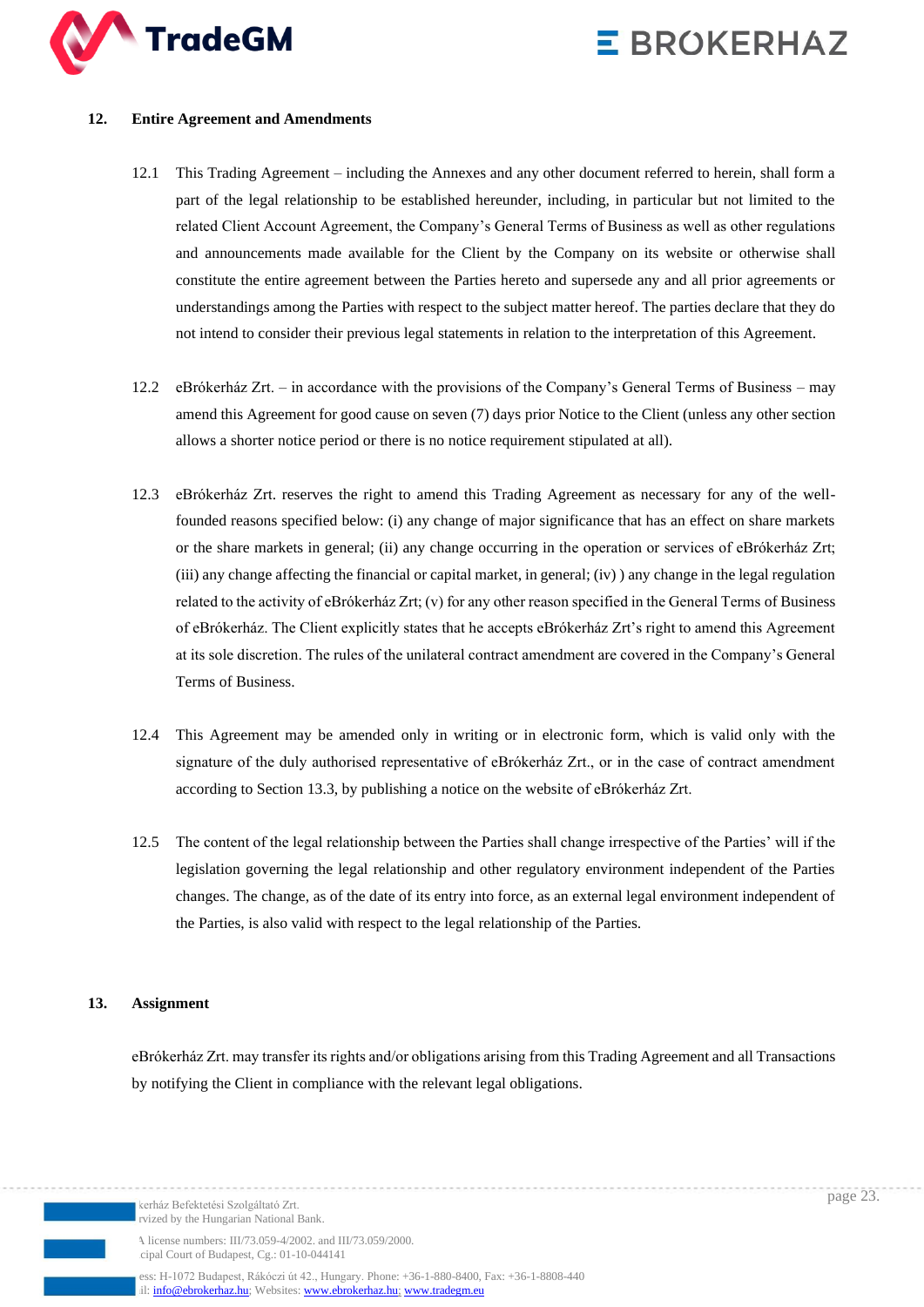

### **14. Severability**

If any provision of this Trading Agreement or its application is found invalid, unlawful or unenforceable in any way with respect to a particular person or circumstance, it shall not affect the remaining part of this Agreement or its application, which shall continue to be enforceable to the fullest extent permitted by law.

#### **15. Communications**

The Client represents that he has continuous Internet access. The language of the written communications shall be Hungarian and/or English.

By the execution of the Trading Agreement, the Client explicitly grants his consent to eBrókerház Zrt. to perform its obligation to provide information prescribed by law, which information may not contain any personal information, data, securities secret or any other secret protected under law relating to the Client on the webpage accessible via http://www.ebrokerhaz.hu/. eBrókerház Zrt. shall notify the Client by electronic means of the website address, indicating where exactly the specific information is available on the webpage. The Parties lay down that providing information by such means shall be considered as a form of communications between the Parties.

Report(s) and any Notice(s) hereunder may be transmitted to the Client to the email address specified by the Client when registering on the Company's website, or it may be sent to that mailing address, which the Company provided in other part, in the course of client identification procedure by eBrókerház Zrt., or to any other provided by the Client to eBrókerház Zrt. All communications between the Client and eBrókerház Zrt. shall be deemed delivered at the time of delivery of the communication, if they were sent by e-mail, fax, or by hand delivery, or through the online trading platform made available by the Company. In case of delivery by post, the notice shall be deemed to have been delivered within two (2) working days if it is sent to an address within the territory of Hungary, and within five (5) working days if the delivery takes place outside the territory of Hungary.

By the execution hereof the Client explicitly agrees that the communication to the Client is primarily through the online trading platform made available by the Company, through the notices published on the website made available by eBrókerház Zrt [\(www.ebrokerhaz.hu\)](http://www.ebrokerhaz.hu/), and by electronic means, using the e-mail address specified by the Client.

### **The official e-mail address of the Company:** [info@ebrokerhaz.hu](mailto:info@ebrokerhaz.hu)

The Parties declare that any communication sent in an electronic format from the Client's email address shall be deemed to have been sent by the Client, unless otherwise proven, and shall be deemed as a legal statement/declaration made by the Client and it shall be handled as such.

A license numbers: III/73.059-4/2002. and III/73.059/2000. cipal Court of Budapest, Cg.: 01-10-044141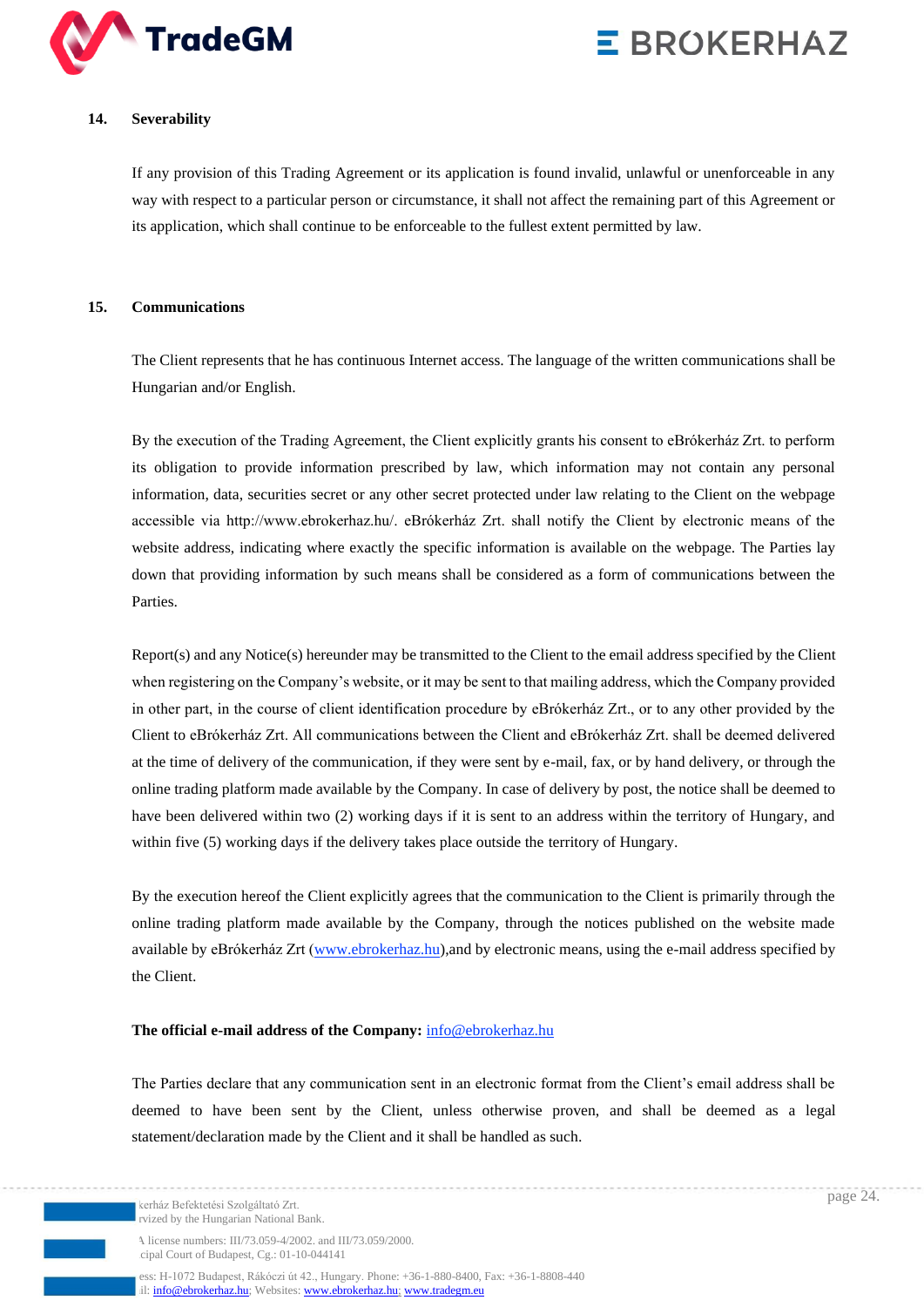

In addition to this, the Parties also agree that an individual contact person shall be designated to each Client, whose, name and contact details (telephone number, email address) shall be provided to the Client. The Client states that he is aware of the fact that the contact person is not entitled to make any offers in excess of the promotions published by the Company.

#### **16. Tied Agent**

eBrókerház Zrt. may hire a tied agent in relation to the services to be provided by it.

Any tied agent established in a Member State of the European Economic Area will be registered with his competent supervisory authorities. eBrókerház Zrt. reserve the right to engage additional tied agents in relation to the provision of its services in any Member State of the European Economic Area. In such a case, eBrókerház Zrt. shall inform the Clients either at the execution hereof or in the course of the registration procedure, or in the case of already existing Clients, through the website made available by eBrókerház Zrt. The Company's General Terms of Business contain detailed information relating to the legal status and representation rights of tide agents.

#### **17. Recording of communication**

- 17.1 The Client acknowledges that (at least) the telephone conversations and exchange of electronic messages between the Client and eBrókerház Zrt. which result or may result in a Transaction will be recorded as prescribed by law, and the Company shall retain them in its records for five (5) years from recording (or for a period of maximum seven (7) years if prescribed by the Regulatory Authority. The Client acknowledges that the Company shall make available the copy of the telephone and electronic conversations conducted with eBrókerház Zrt. upon request; at the same time, the Company is also entitled to use the recorded communication in the course of taking evidence when judging disputes.
- 17.2 The Company's General Terms of Business shall apply to the keeping and destruction/deletion of the audio recording materials.

### **18. Law and Jurisdiction**

18.1 This Agreement shall be governed by the laws of Hungary and the provisions hereof shall be interpreted according to the Hungarian legislation. Any legal relationship to be made between the Client and eBrókerház Zrt. shall be governed by the provisions of the Investment Services Act, Capital Market Act, Money Laundering Act, Civil Code, Gov. Decree no. 284/2001 (XII. 26.) on the method of generation and transfer of dematerialised securities and the relevant safety requirements, and on the requirements regarding the opening and management of securities account, central securities account and account for customers

kerház Befektetési Szolgáltató Zrt. rvized by the Hungarian National Bank

A license numbers: III/73.059-4/2002. and III/73.059/2000. cipal Court of Budapest, Cg.: 01-10-044141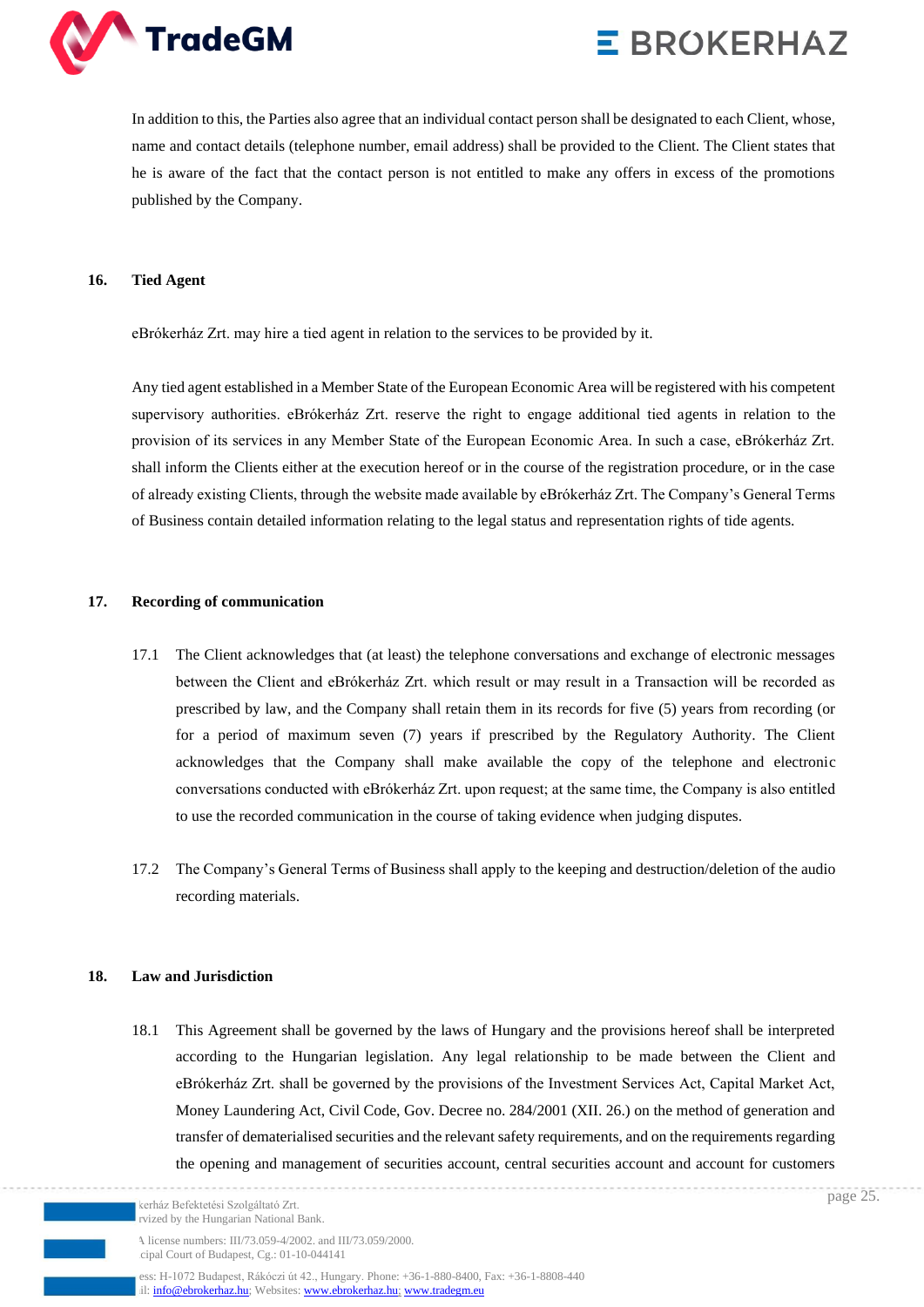

and other relevant laws, the General Terms of Business and Schedule of Fees of eBrókerház Zrt., and in the case of trading on international trading platform, the rules applicable to the specific international platform, with the derogations specified in certain agreements.

The terms used in the contracts shall be understood with the content specified in the legal acts and regulations indicated in the above section, the Client may ask questions about them, in which case he shall receive information from eBrókerház Zrt.

The Client declares that eBrókerház Zrt. has informed him/her of the General Terms of Business of eBrókerház and the appendices thereto, including, in particular the Fee Schedule, the Client has obtained understanding thereof and acknowledges them binding upon himself, and he also declares that he enters into this Agreement in the light of the above documents.

18.2 Both eBrókerház Zrt. and the Client agrees that the Hungarian ordinary courts shall have non-exclusive jurisdiction with respect to any disputes or claims which may arise out of or in connection with this Trading Agreement or any Transaction, and accordingly, eBrókerház Zrt. and the Client shall submit to the jurisdiction of the Hungarian courts; nevertheless, the Client acknowledges and agrees that eBrókerház Zrt. may commence proceedings for the recovery of any amount due to it from the Client in any appropriate jurisdiction.

#### **19. Language**

This Agreement may be concluded in the Hungarian, the Czech or the English language.

#### **20. Exemplary Agreement**

In line with previous sections hereof, eBrókerház Zrt. shall also publish its contracts in languages other than Hungarian on its webpage. If there is any discrepancy between this Agreement in the Hungarian language and that of the versions published in other languages, then the Parties shall consider the Hungarian version prevailing.

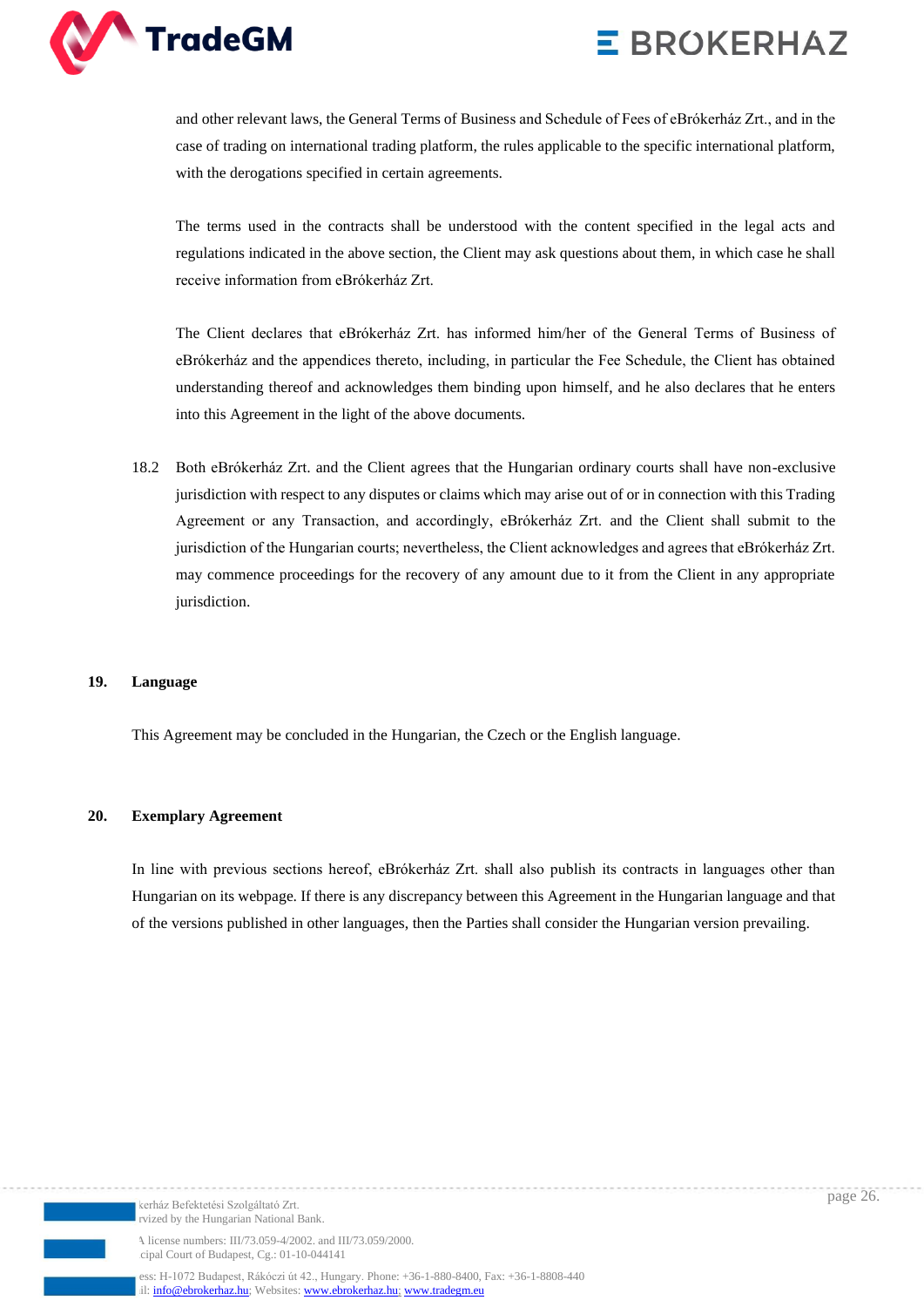

#### **Closing and miscellaneous provisions**

The Client declares that he/she has read this Trading Agreement and its annexes, obtained understanding thereof and acknowledges them binding upon himself/herself.

The Client also declares that:

- he/she has full legal capacity and full authorisation to give order for any financial agreement specified in this Trading Agreement,
- if he/she is not qualified as a natural person, duly registered and under the laws of the governing jurisdiction of its organisation and holds any and all resolutions and/or licenses required under its certificates of incorporation and law to execute this Trading Agreement and any Transaction made pursuant thereto, to give order for the Transaction, and each **person** giving the order may act on behalf of the Client;
- by the performance hereof, he/she shall not violate any effective law, statute, regulation, ordinance, by-law, his own policy, agreement concluded by him, other obligations, binding court decisions or other rules applicable to the Client.

**Budapest, 31 March 2021**

**eBrókerház Zrt.**



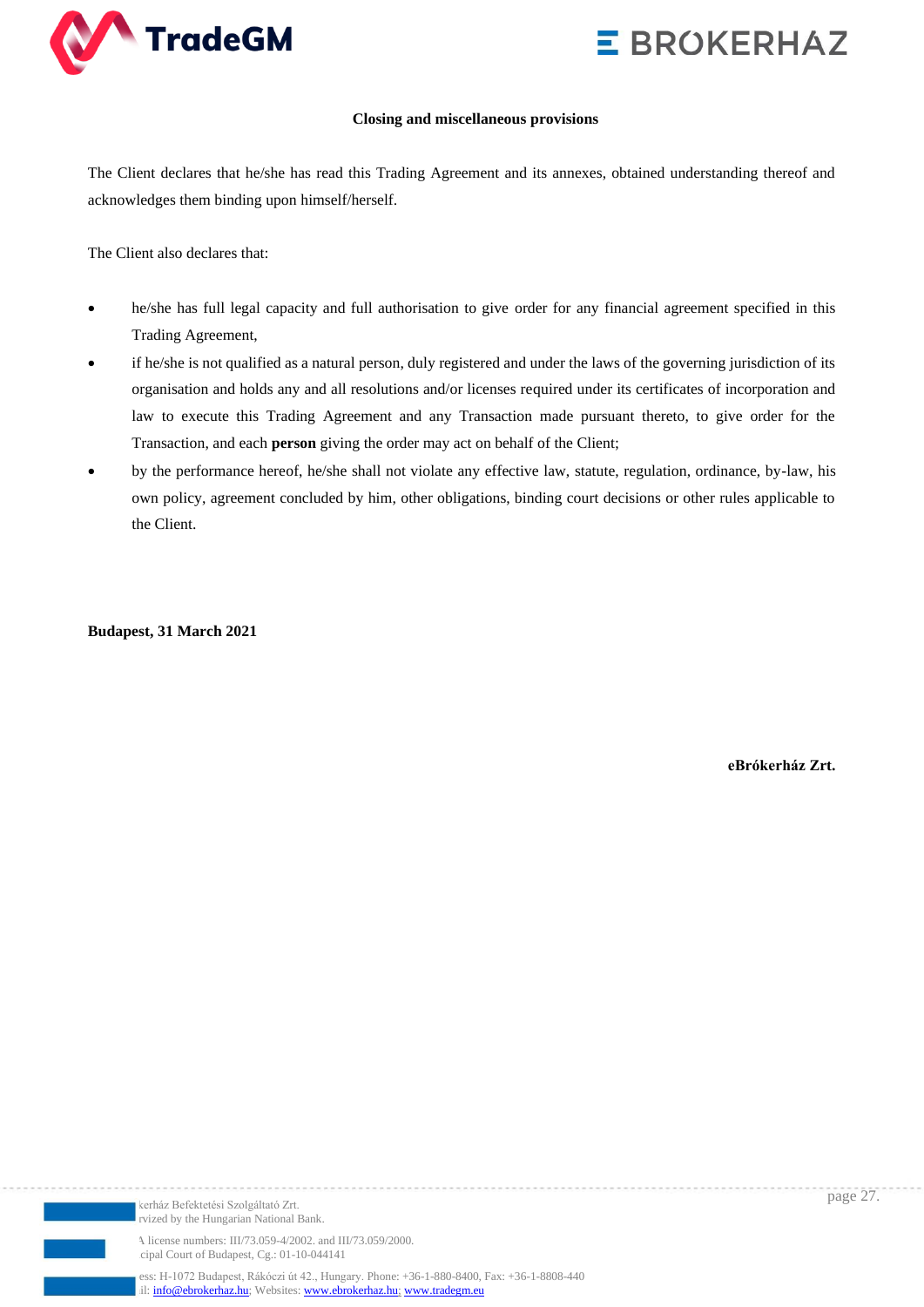

**Annex 1**

#### **RISK DISCLOSURE STATEMENT**

#### **in relation to foreign transferable securities**

eBrókerház Befektetési Szolgáltató Zártkörűen Működő Részvénytársaság (registered office: 1072 Budapest, Rákóczi út 42.) (hereinafter: **eBrókerház Zrt.** or **Company**) provides the risk disclosure statement with the content set out herein in connection with the transactions concerning transferable securities issued in a foreign country, with the stipulation that beyond the risks specified herein the foreign security trading transactions may also imply other risks, and the Client shall be liable for making enquiries in connection with such risks. eBrókerház Zrt. shall not be liable for any damages arising from the occurrence of risks other than those included in this statement.

At the establishment of this legal relationship and at the execution of the Trading Agreement related to foreign transferable securities set out herein. Use of the investment services to be provided by the Company is subject to the acceptance of this Risk Disclosure Statement.

The Client is required to take into account the risk elements included in this information before placing any individual orders to be given to the Company for the conclusion of transactions in foreign transferable securities, and shall use the Company's foreign transferable securities trading service in the awareness of the risks included in this statement.

Trading conditions, regulations and standards on foreign stock exchanges or other securities markets that differ from the regulations of the Budapest Stock Exchange and the trading conditions applied there (especially regarding certain types of orders, validity of orders, trading size or even price limits, etc.), and Additional requirements may apply compared to Hungarian regulations, and the rules for the given stock exchange or other securities market – in the form of an announcement or otherwise – are available on the official website of the relevant stock exchange or other securities market. On certain foreign stock exchanges and other securities markets, different foreign exchange limits are applied, and in some markets there are no daily exchange rate restrictions or no suspension limit is used, so the foreign transferable securities owned by the Client may be devalued even in a single day.

The trading time of transactions to be concluded on a foreign stock exchange or other securities market differs from the usual trading time on the domestic market.

In foreign stock exchanges and other securities markets, the price of certain securities may be unusually volatile, and as a result there is a significant price risk characterising transactions in foreign transferable securities.

In addition to factors inherent in the general political, economic and regulatory environment (specific to the given market), the prices of foreign transferable securities are also influenced by individual factors inherent in the operation of the given securities issuer or related to its activities, i.e. not only large-scale, generally negative market changes, but individual changes occurring in the operation of the given issuer may also result in adverse price changes (price falls), and hence in capital loss. In addition to the already significant price risk, securities of small value shall carry a higher-than-average risk in this regard.

A license numbers: III/73.059-4/2002. and III/73.059/2000. cipal Court of Budapest, Cg.: 01-10-044141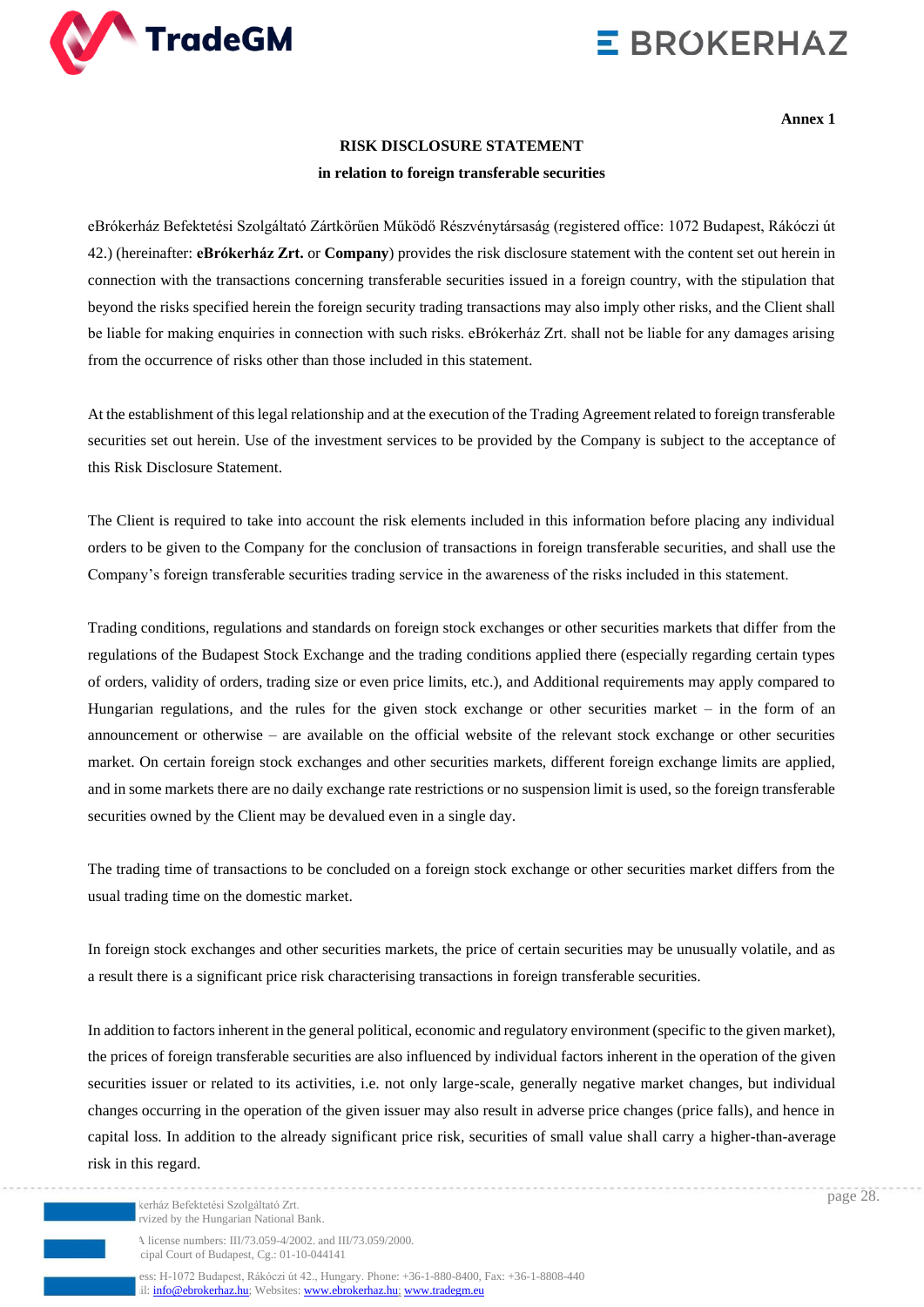

In the case of trading in foreign transferable securities, foreign stock exchanges or other securities markets, it is necessary to pay close attention to economic and/or corporate events and economic news that may have an effect on the price of the security covered by the given order. In the course of trading in foreign securities, in respect of the foreign securities constituting the subject of such trading corporate events may occur which may impose financial liabilities on the Client – in a manner deviating from the ordinary course of business – in connection with the alienation or holding of the securities and/or relating to the rights and obligations connected to the same. The Company shall be entitled to debit such liabilities to the Client's account in connection with the transferable securities owned by and due to the Client (in connection with their acquisition or sale). It is absolutely necessary for the Client to be constantly informed about such corporate events.

In the case of transactions concluded on foreign stock exchanges or other securities markets it is essential to have an adequate proficiency and knowledge of the relevant foreign language, since information on the trading rules used by the individual stock exchanges and applying to the individual issuers, and economic and corporate events is in most cases not available in Hungarian, only in foreign languages.

Demand for some transferable securities may change significantly or cease entirely, and as a result it may become impossible to sell the given transferable securities (e.g. delisting, suspension of trading, nationalisation, bankruptcy, etc.).

In the case of investments implemented on the international capital markets, in addition to exchange rate risk, the risk arising from exchange rate movements shall also be taken into consideration.

In the case of securities denominated in a foreign currency, or if the settlement currency of the transaction is different from the currency of the client and/or securities account, the gain or loss achieved on the transaction may be significantly affected – besides changes in the price of the given security – by changes in the exchange rate of the currency. In case there is an adverse change in foreign exchange rates for the Client – even if the value of the securities expressed in their own currency has increased – there is a risk of loss, which loss is to be borne by the Client.

The Company shall credit the amount and securities due to the Client on the client account and/or the securities account of the Client on the basis of the performance of a foreign stock exchange and foreign securities distributor. The risk arising from failure to do so shall be borne by the Client, and the Company shall refuse to assume liability for the non-performance of a third party.

Due to the factors specified in the previous sections, transactions to be concluded with securities issued abroad or transactions on foreign stock exchanges or other securities markets involve an increased risk, careful and well-founded decision-making is required.

Should you have any question, please do not hesitate to call our Customer Service on +36-1-880-8404.

**eBrókerház Zrt.**

page 29.

kerház Befektetési Szolgáltató Zrt. rvized by the Hungarian National Bank.

A license numbers: III/73.059-4/2002. and III/73.059/2000. cipal Court of Budapest, Cg.: 01-10-044141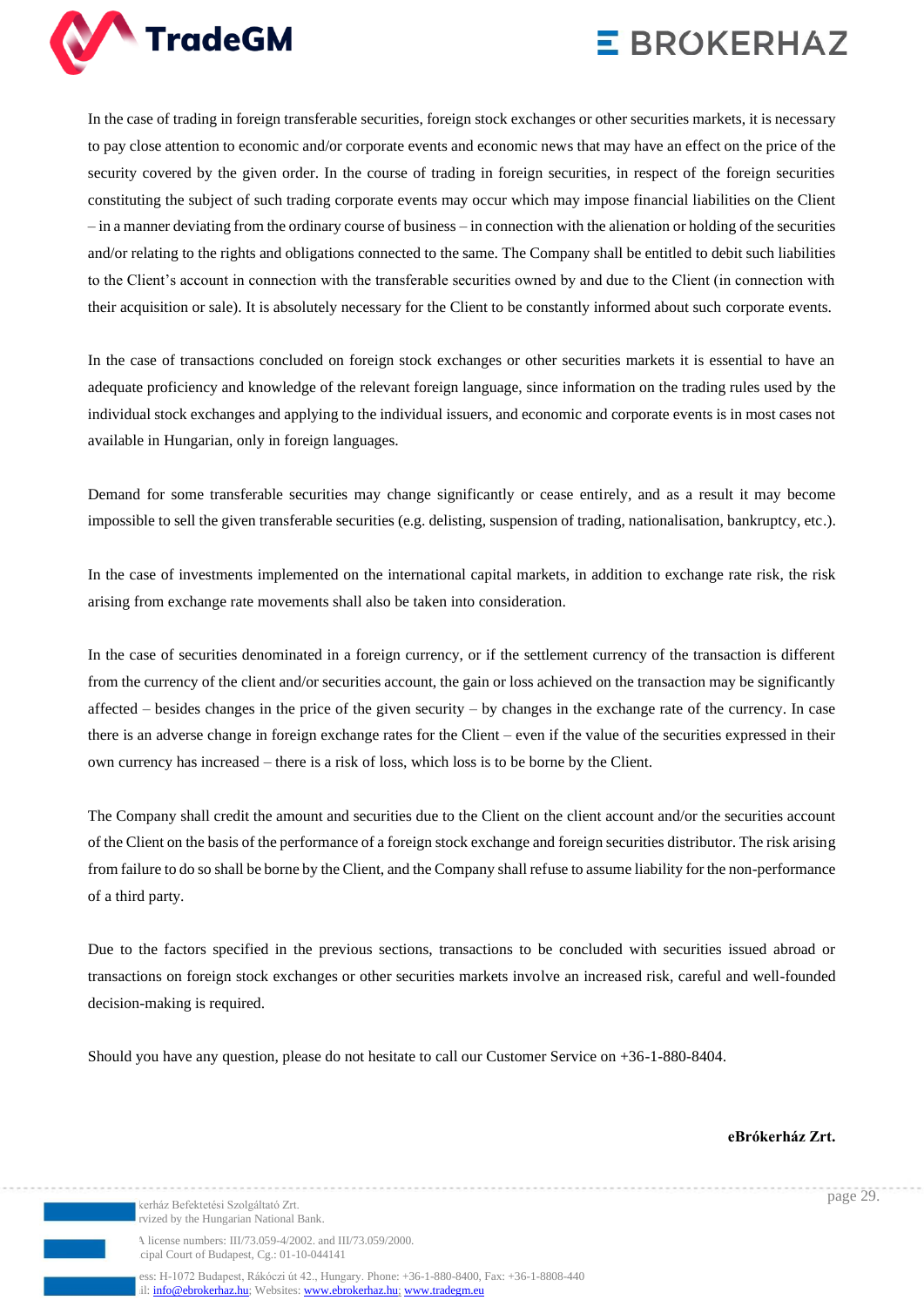



#### **RISK DISCLOSURE STATEMENT**

#### **in connection with using an online trading platform**

**eBrókerház Befektetési Szolgáltató Zártkörűen Működő Részvénytársaság** (registered office: 1072 Budapest, Rákóczi út 42.) (hereinafter: the **Company** or **eBrókerház Zrt.**) provides the risk disclosure statement with the content set out herein in connection with the use of the online trading platform made available by it, with the stipulation that the Company states that it is not possible to give detailed information on all IT- and other risks related to the use of the system even with the most careful procedure possible. eBrókerház Zrt. shall not be liable for any damages arising from the occurrence of risks other than those included in this statement.

The risk warnings contained in this document are expressly accepted and undertaken by the Client upon the establishment of the legal relationship and at the execution of this Trading Agreement. Use of the investment services provided by the Company is subject to the acceptance of this Risk Disclosure Statement.

The Client is required to take into account the risk elements included in this information before placing any individual orders to be given to the Company via the online trading platform and to use the online trading system made available by the Company in the awareness of the risks identified in this statement.

The Client takes note that the use of the online trading platform made available by the Company entails an increased risk, and the Client, in the context of increased risk, expressly acknowledges the following:

- 1. It is the Client's sole responsibility to ensure that any user equipment (hardware) it uses for trading is suitable for running the trading platform made available by the Company, the device used and the runtime environment (especially the operating system) the trading system made available by the Company meet the system requirements of the trading platform and all technical conditions are provided to the use (including intrusion protection, firewall, etc.). The Client acknowledges that the technical conditions on the user side must be provided by the Client and the resulting risk of damage must be borne by the Client.
- 2. A high-quality, reliable and continuous Internet connection is essential for the smooth operation of the trading platform, the Client shall be fully liable for the management of the trading risks arising from data connection errors and Internet disconnections; eBrókerház Zrt. shall refuse to assume liability in connection with the internet service, internet access, network- and data connection errors, which liability preclusion is explicitly acknowledged and accepted by the Client. The Client takes note that even though the Internet is fundamentally reliable, technical problems may occur due to its structure, and the Internet poses a risk to the user, which may hinder or delay the conclusion of transactions through the trading platform made available by the Company. The Client acknowledges and expressly agrees that the he shall bear risk and liability related to the internet use and risks inherent in the Internet.

kerház Befektetési Szolgáltató Zrt. rvized by the Hungarian National Bank.

A license numbers: III/73.059-4/2002. and III/73.059/2000. cipal Court of Budapest, Cg.: 01-10-044141

ess: H-1072 Budapest, Rákóczi út 42., Hungary. Phone: +36-1-880-8400, Fax: +36-1-8808-440 il[: info@ebrokerhaz.hu;](mailto:info@ebrokerhaz.hu) Websites: [www.ebrokerhaz.hu;](http://www.ebrokerhaz.hu/) [www.tradegm.eu](http://www.tradegm.eu/)

page 30.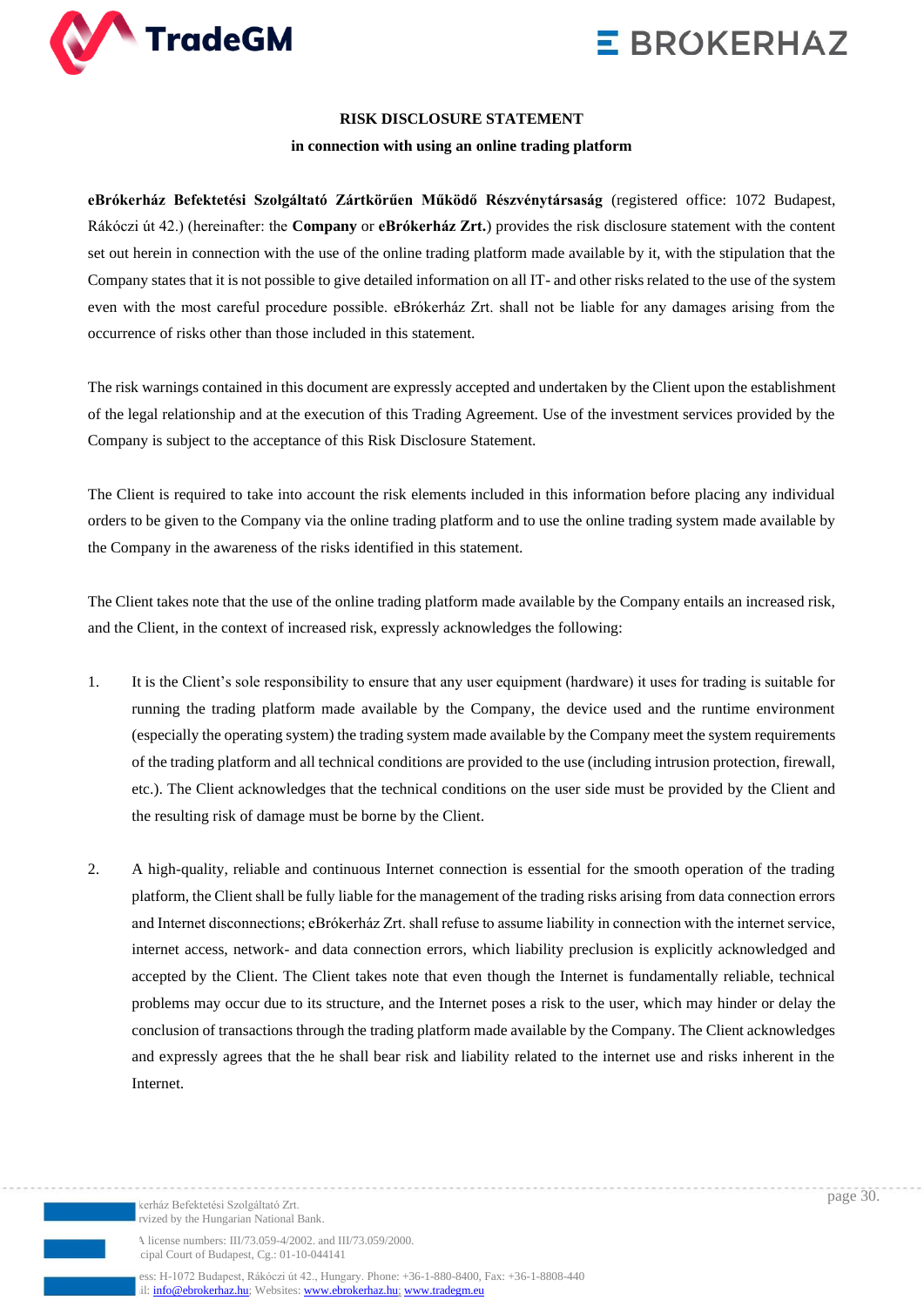

- 3. The Client shall be solely liable for the consequences and damages arising from the lack of knowledge about the use of the trading platform made available by the Company, and for those resulting from the wrong or incorrect use of functions, and at the same time he shall study the user manual of the trading platform made available by the Company as well as to take it into account continuously when applying the trading platform made available by the Company.
- 4. Trading through the online trading platform made available by the Company may only take place with the Client's personal act, i.e. the Client shall not be entitled to hire a proxy to act on behalf of the Client when trading on the online trading platform made available by the Company.
- 5. The trading platform made available by the Company may be used by the Client with a username and password, which username and password (hereinafter collectively: identification data) must be kept secret, kept and handled with the utmost care and he may not disclose them either to the company or to any third parties, the Client takes note that in the case of loss or obtainment of the identification data by unauthorised third parties by any other means, there is a risk of unauthorised access to the account maintained by the Company, therefore, in the event of the above circumstances, the client shall immediately notify the Company. The Client is aware of the fact and expressly accepts that the Client shall bear exclusive liability for damages resulting from the disclose or making available of the identification data to a third party, either by act or omission, their improper storage and, consequently, for any damage arising from unauthorised access to the system, the Company, as a commission agent, expressly precludes its liability for consequential damages. The Client acknowledges that eBrókerház Zrt. considers all orders given with the Client's identification data on the trading platform made available by the Company to be orders from the Client, thus the profit and loss arising from the order will be obtained or suffered by the Client, or he is to wear the resulting loss accordingly.
- 6. eBrókerház Zrt. shall not be liable for any technical problems, system errors or malfunctions, failures of telecommunication lines, malfunctions and errors of equipment or software, difficulties of entering the system, system capacity issues, high network (Internet) traffic, security protocol violations, for unauthorised access and for any other computer or mobile communication errors or omissions. The Client expressly acknowledges the exclusion of liability in relation to all this above.
- 7. eBrókerház Zrt. does not represent and warrant that the Client will be able to log on or use the trading platform made available by the Company at any time and place, or that the trading platform made available by the Company will operate without interruption or error, and the Client takes note that the Company has not undertaken any obligation of availability in connection with the trading system made available by it. The Client explicitly agrees that an error, malfunction, outage, communication failure or other similar phenomenon that prevents or restricts access to the trading system made available by the Company is an impossibility for which neither the Client nor the Company is liable.

kerház Befektetési Szolgáltató Zrt. rvized by the Hungarian National Bank.

A license numbers: III/73.059-4/2002. and III/73.059/2000. cipal Court of Budapest, Cg.: 01-10-044141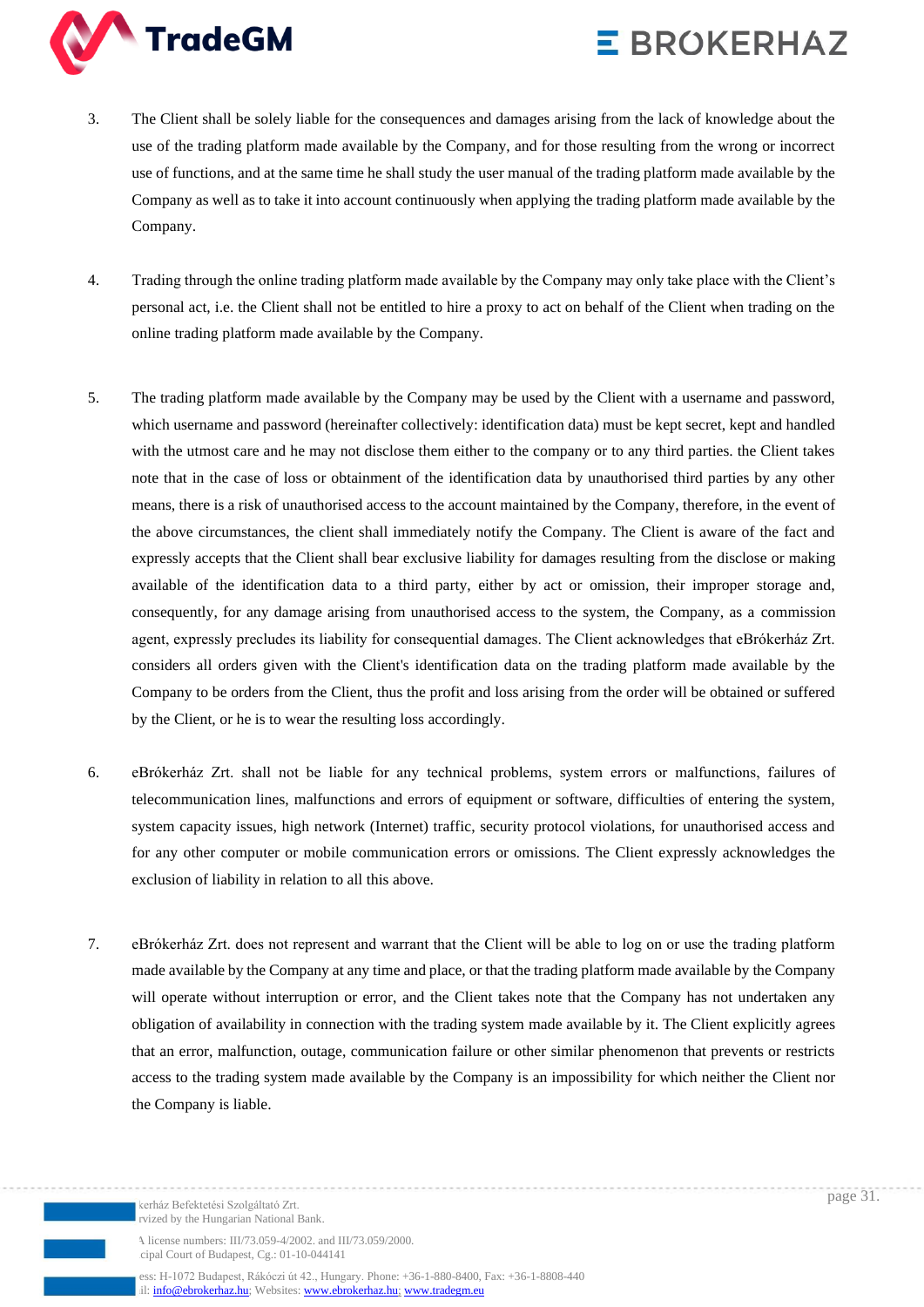



- 8. eBrókerház Zrt. does not undertake any guarantee for the quality, reliability, up-to-dateness or security of the trading platform made available by it. eBrókerház Zrt. shall not be liable for any damage resulting from the malfunction or inadequate operation of the trading system made available by it, or from its partial or inadequate operation of certain functions, stoppage or use of the trading platform or from unsuitability for use , with especial regard to the fact that the service provider operating the trading platform made available by the Company has precluded its liability concerning the operation of the trading system and the Company provides the access to the trading platform made available as a service free of charge. The Client takes note of the disclaimer and explicitly accepts it.
- 9. The Client may only make enquiries about transactions concluded through the trading platform made available by the Company through this trading platform, and the Company shall not provide any individual notification system beyond the functions available in the trading system made available by it. It is the Client's own responsibility to receive the notifications of eBrókerház Zrt. and the system messages through the trading platform made available by the Company as well as the monitoring of invoices, transactions and system messages, for which logon to the system is an essential requirement.
- 10. The operation of the trading platform made available by the Company, unless there is no disturbance of any kind in its operation, is fully automated, thus the recording and entry of orders and all necessary operations must be performed accurately and professionally by the Client, taking into account the fact that the orders placed by using the trading platform made available by the Company venue may even be immediately recorded and transmitted and they may be irrevocably executed at the place of transmission.
- 11. The market rates displayed by the trading system made available by the Company and the actual exchange rate of the transaction(s) may differ, taking into account that the transactions may take place under the current market demand and supply conditions at the time of the transaction.
- 12. Some elements of the trading platform made available by the Company may contain English terms, therefore knowledge of the English language may be required to use the system. The liability for consequences and damages arising from insufficient knowledge of the language shall be borne by the Client.

Should you have any question, please do not hesitate to call our Customer Service on +36-1-880-8404.

**eBrókerház Zrt.**

rvized by the Hungarian National Bank.

kerház Befektetési Szolgáltató Zrt.

page 32.

A license numbers: III/73.059-4/2002. and III/73.059/2000. cipal Court of Budapest, Cg.: 01-10-044141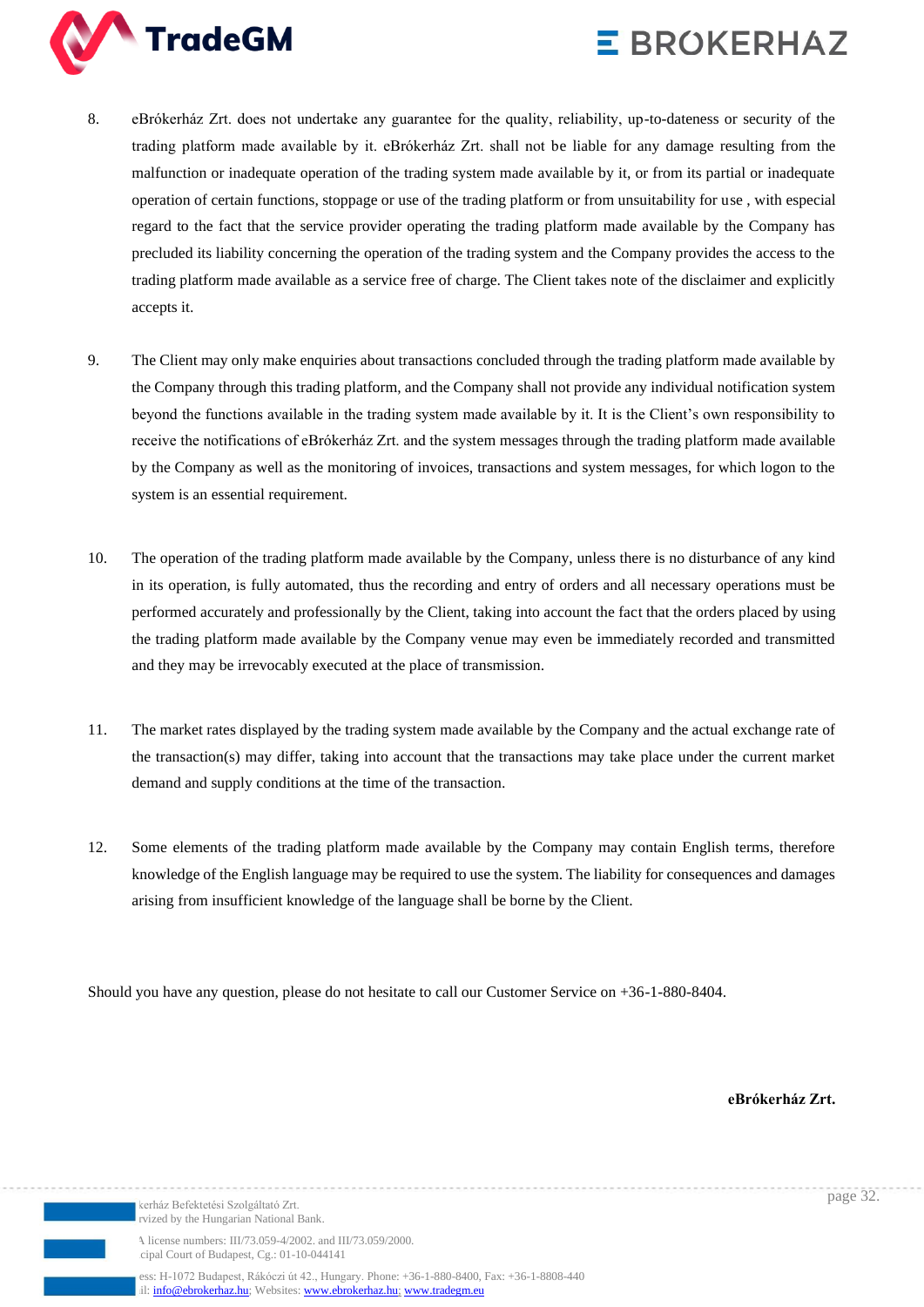

**Annex 2**

page 33.

#### **Definitions**

"**Trading Account**" or "**Client Account"** shall mean the client account of the Client, related to this Trading Account, mentioned by Section 4 (2) 69 of the Investment Services Act and referred to by Section 5 (1) 130 of the Capital Market Act, whose terms are contained in the Client Account Agreement concluded by the Client and eBrókerház Zrt.

**"Client Account Agreement"** shall mean an agreement concluded between the Company and Client on opening and keeping a client account, according to which the Company shall keep the client account for recording the Client's funds. **"Securities Account"** shall mean the securities account mentioned in Section 4 (2) 26 of the Investment Services Act, to be opened by eBrókerház Zrt. for the Client in order to keep records on the dematerialised securities owned by the Client and on the related rights that have become the property of the Client in the course of the Company's investment service activities hereunder, or if it is possible under the Company's General Terms of Business, they have been transferred by the Client to its securities account kept with the Company.

**"Business Day"** means a day on which banks are open for business in Hungary.

**"Investor Protection Rules"** mean the provisions specified in Chapter 9 of the Company's General Terms of Business, under the same chapter title.

"**Client Money Rules**" means the client money rules set out in the Company's General Terms of Business, chapter under title "Protection of Client Claims".

**"Service Costs"** shall mean all management fees, commissions and fees charged by eBrókerház Zrt. in connection with this Trading Agreement and any Transaction entered into on the basis thereof, as well as the related Client Account Agreement.

"**European Economic Area**" means the Member States of the European Union (Austria, Belgium, Bulgaria, Republic of Cyprus, Czech Republic, Denmark, Estonia, Finland, France, Germany, Greece, Hungary, Iceland, Ireland, Italy, Latvia, Liechtenstein, Lithuania, Luxembourg, Malta, Netherlands, Norway, Poland, Portugal, Romania, Slovakia, Slovenia, Spain, Sweden and the United Kingdom) as well as Iceland, Liechtenstein and Norway.

"**Financial Markets**" means international financial markets in which currency and other financial assets exchange rates are determined in multi-party trade.

**"Collateral"** means the term defined in the Company's General Terms of Business.

**"Regulatory Body**" means the Hungarian National Bank (address: 1013 Budapest, Krisztina körút 39.; mailing address: H-1534 Budapest, BKKP Post box: 777, Hungary; website: [www.mnb.hu/felugyelet.](http://www.mnb.hu/felugyelet))

"**Opening of a Transaction**" means the opening of a Transaction by the Client through the online trading platform made available by the Company.

**"Market Order"** means the order for the prompt purchase or sale of a financial instrument at the best price currently available in the market.

"**Pending Order**" means an order for the future purchase/sale of a specific quantity of some financial instrument, provided that the price of the financial instrument reaches the price level specified in the order. Limit Orders and Stop Orders are regarded as Pending Orders.

**"Limit order"** means the order for the purchase or sale of a financial instrument at a specified limit price or a better price and in a specified volume.

"**Stop Order**" means an order for the purchase of some financial instrument above the current market price, or its sale

kerház Befektetési Szolgáltató Zrt. rvized by the Hungarian National Bank.

A license numbers: III/73.059-4/2002. and III/73.059/2000. cipal Court of Budapest, Cg.: 01-10-044141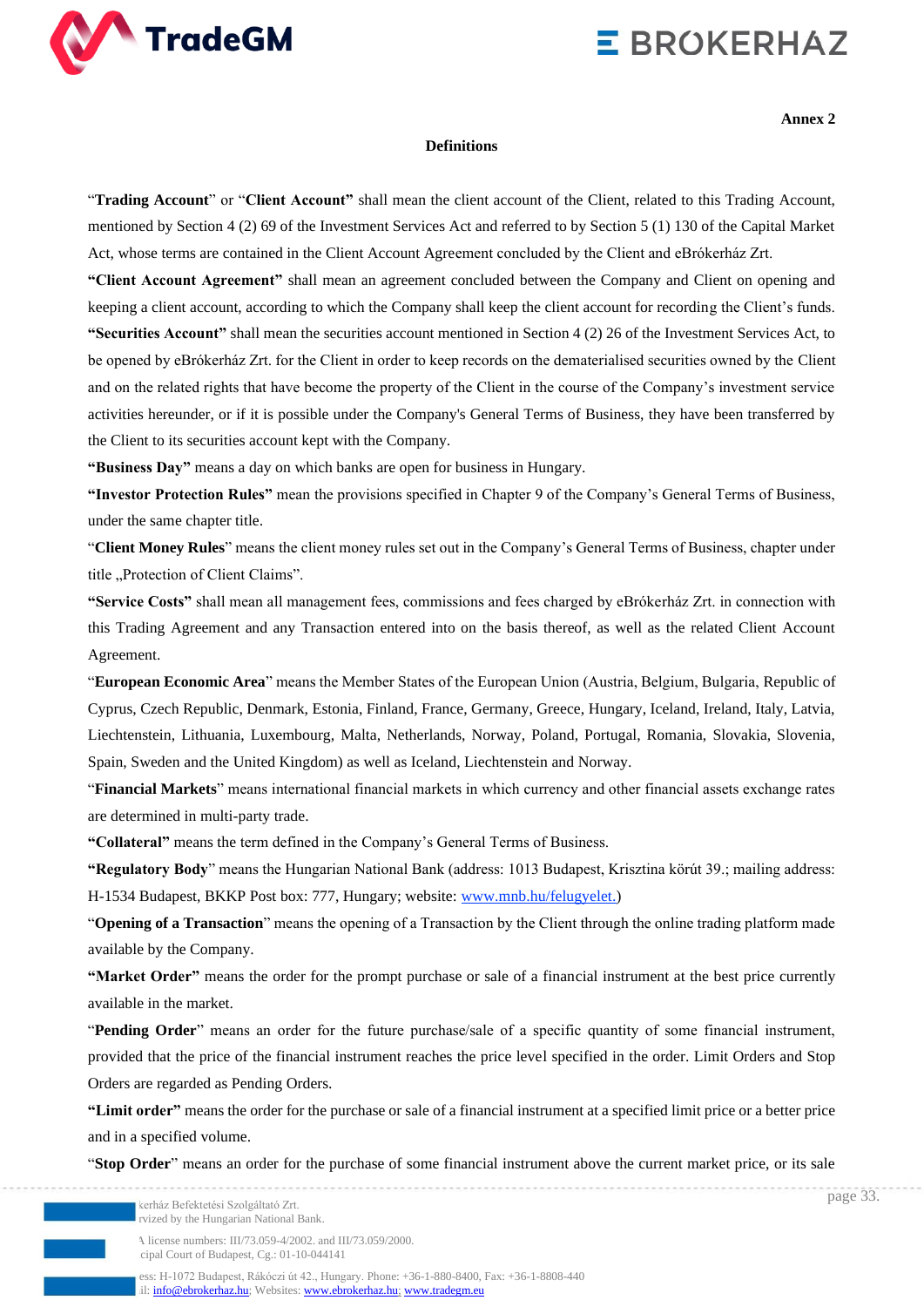



below the current market price, which order will be activated when the market price exceeds, or respectively falls below, the set price level. When the activation price is reached, these orders are executed as market orders.

"**Stop Loss Order**" means an order to close out or, as the case may be, to open a position if the market price reaches an indicative price, which is less favourable than the indicative price in the market at the time of placing the order.

**"Take Profit Order"** means the order for the closing out of a position if the position reaches the profit level preliminarily indicated upon submitting the order.

"**Short Selling Transaction**" means an order for the sale of transferable securities where the transferable securities constituting the subject of the transaction are not owned yet by the Client (i.e. he/she has not purchased them yet previously).

"**Investment Services Act**" means Act CXXXVIII of 2007 on Investment Firms and Commodity Dealers, and on the Regulations Governing their Activities.

**"Capital Market Act"** means Act CXX of 2001 on the Capital Market.

**"Civil Code"** means Act V of 2013 on the Civil Code.

**"Money Laundering Act"** means Act LIII of 2017 on the Prevention and Combating of Money Laundering and Terrorist Financing.

**eBrókerház Zrt.**



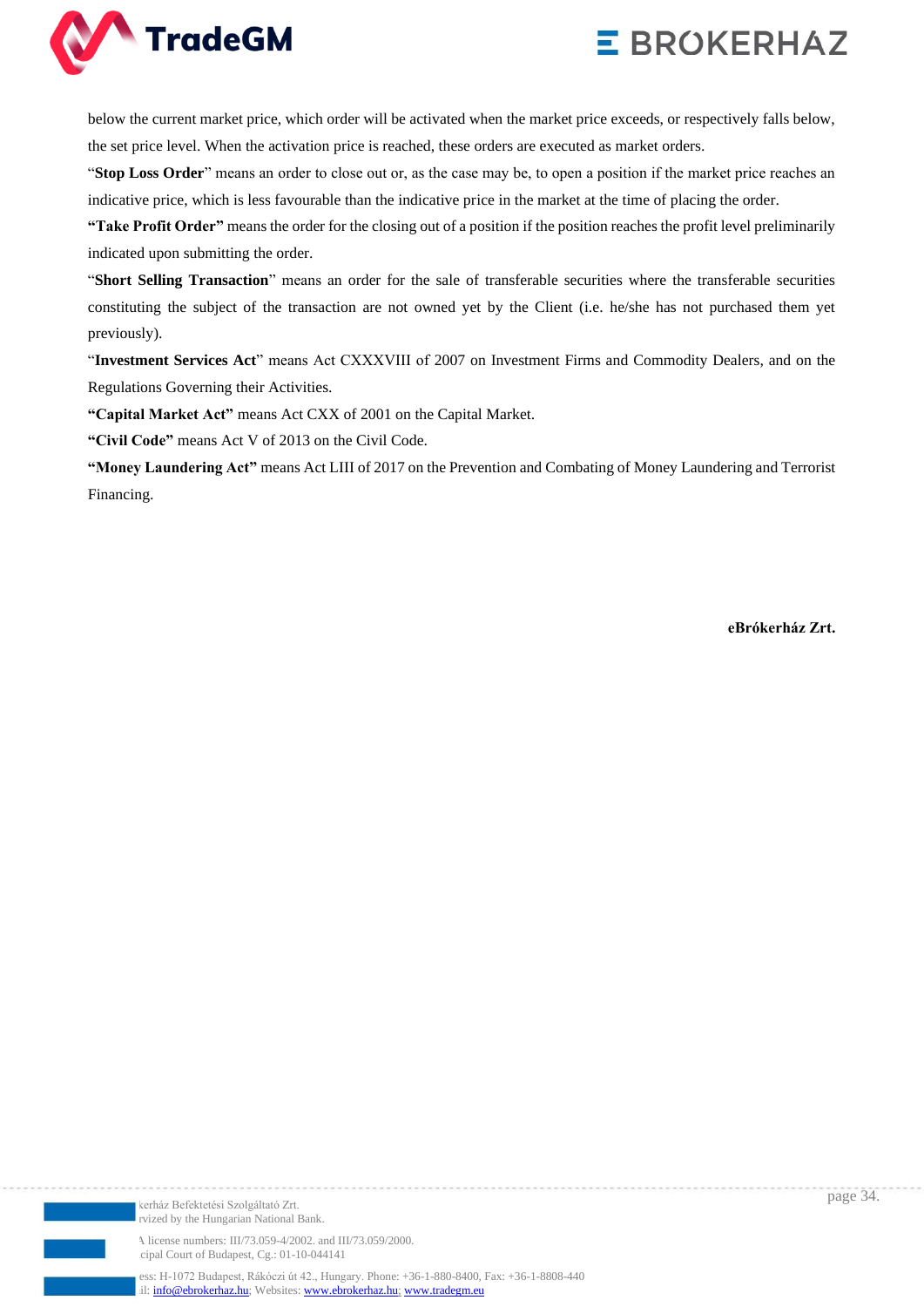

**Annex 3**

#### **Collateral Security over Accounts Agreement**

By the execution hereof, the Parties shall arrange collateral security to secure all claims of eBrókerház Zrt. outstanding against the Client which arise from the legal relationship aiming at the use of investment and ancillary investment services on the Client's funds recorded on his Securities Account the securities account claim and any financial instrument specified in Section 6 of the Investment Services Act whether it became the property of the Client before or after this Trading Account. The subject of the security shall be, in particular, but not exclusively, the balance of the Client's Account and any financial instrument recorded on the Client's Account. Gains from the collateral security shall determine the legal destiny thereof. The collateral security shall be used to cover the claims of eBrókerház Zrt. arising from the services provided to the Client under any existing or future contract for the provision of investment services and/or ancillary services. The claims secured by the collateral security shall cover the liabilities borne by the Client against eBrókerház Zrt. arising in connection with keeping the account, using services based on the Schedule of Fees, obligation to pay interests, costs and commissions, fees related to transfer or other payment method, amount of the margin applied by the Company, amounts of the damage caused to eBrókerház by the Client by breach of contract or out of the scope of the contract and the amount of the charges thereof, including liabilities and costs arising from and in connection with any forced acquisitions or sales; claims of third parties against eBrókerház Zrt. due to the Client's activity or omission, and the Client's payment obligation to eBrókerház Zrt. in case of loss of the transaction; and interest on arrears, penalties, the costs of enforcing claims and collateral security and the necessary costs for the subject of the collateral security.

The Parties agree that by opening the right of satisfaction, eBrókerház Zrt. may exercise its right of satisfaction directly, taking into account market conditions, and may sell the object of collateral security on behalf of the Client without prior notice to the Client. During the enforcement of the collateral security and in the case of direct satisfaction, the client account claim shall be taken into account at the value valid at the effective date of the right to satisfaction, and the other financial instrument at its public market value, in the absence thereof, it shall be considered at the value determinable at the specific date, independently of the parties. In the case of financial instruments that do not have a publicly quoted market price, sales are made using a market price offer.

After the enforcement of the collateral security (sale of the object of the collateral security), eBrókerház Zrt. shall bear an obligation to settle the accounts without delay, but not later than within three business days. eBrókerház Zrt. shall credit the amount exceeding the claim of eBrókerház Zrt. from the purchase price of the financial instrument received during the enforcement of the security interests on the client account of the Client.

At the sales – based on the decisions of eBrókerház Zrt. – the financial instruments, that are the easiest to receive to be freely used. Out of the Client's assets serving as collateral security, eBrókerház Zrt. may sell an amount that will provide the returns of its claim.

In the case of any client qualified as a Consumer, the rules of the collateral security shall apply with the following supplements: In the case of financial instruments without publicly quoted market prices, the method of valuation is: the actual purchase price, but at least fifty (50) percent of the average OTC price that can be determined at the time of the

kerház Befektetési Szolgáltató Zrt. rvized by the Hungarian National Bank

A license numbers: III/73.059-4/2002. and III/73.059/2000. cipal Court of Budapest, Cg.: 01-10-044141